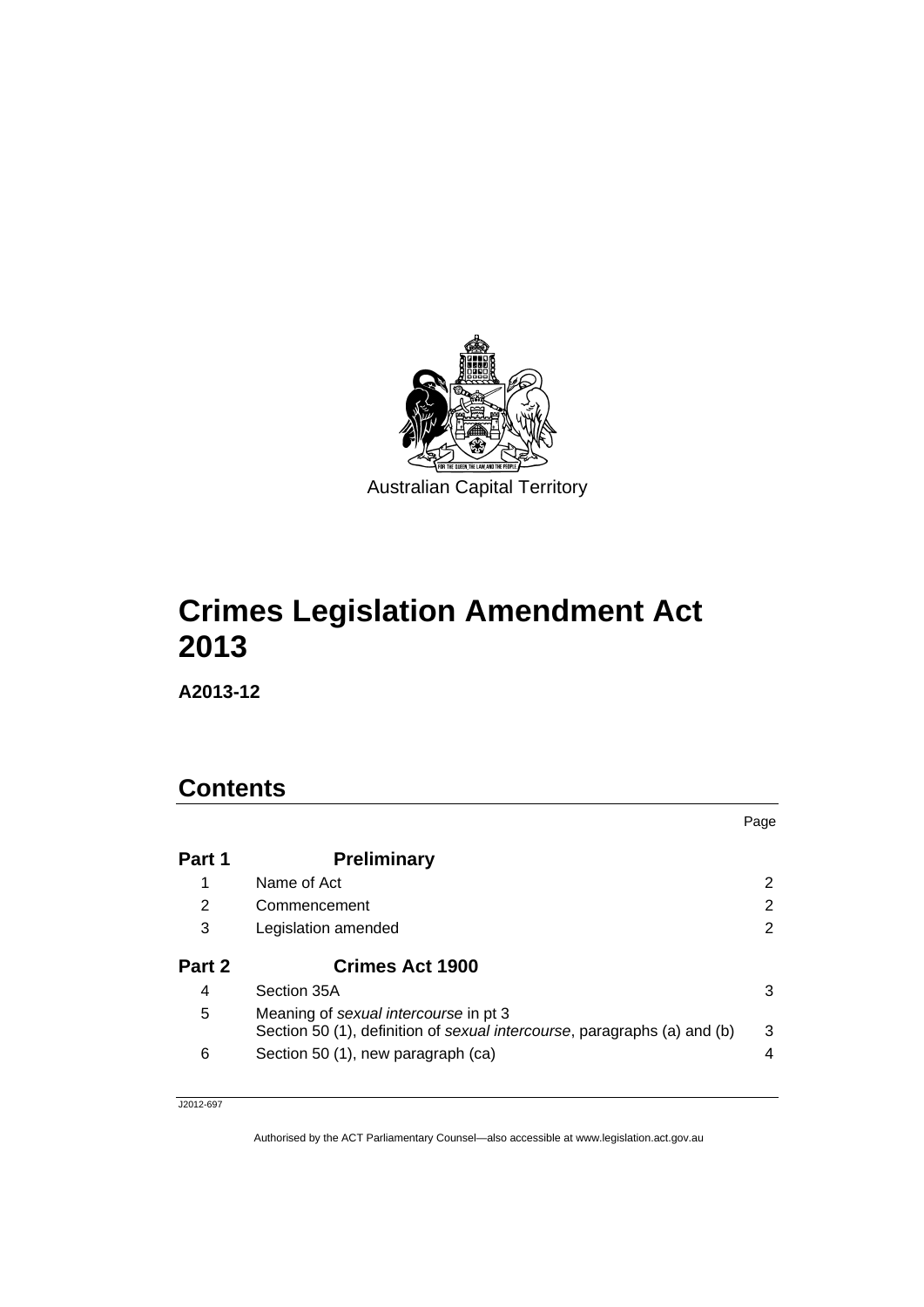| 7          | Section 50 (1) (e)                                                            | 4        |  |
|------------|-------------------------------------------------------------------------------|----------|--|
| 8          | Section 50 (2), new definition of genitalia                                   | 4        |  |
| 9          | New section 55A                                                               | 4        |  |
| 10         | New section 61A                                                               | 7        |  |
| 11         | Alternative verdicts for certain sexual offences<br>New section 70 (6)        | 8        |  |
| 12         | Indictment for act of indecency<br>Section 72                                 | 9        |  |
| 13         | Destroying or damaging property<br>Section 116 (3)                            |          |  |
| 14         | Summary disposal of certain cases<br>Section 375 (1) (c)                      | 10       |  |
| 15         | New section 375 (4A)                                                          | 10       |  |
| Part 3     | <b>Crimes (Child Sex Offenders) Act 2005</b>                                  |          |  |
| 16         | Schedule 1, part 1.1, new item 10A                                            | 11       |  |
| 17         | Schedule 2, part 2.1, new item 4A                                             | 11       |  |
| Part 4     | <b>Crimes (Sentencing) Act 2005</b>                                           |          |  |
| 18         | Sentencing-relevant considerations<br>New section 33 (1) (wa)                 | 12       |  |
| 19         | Sentencing-irrelevant considerations<br>New section 34 (1) (fa)               | 12       |  |
| 20         | Pre-sentence report matters<br>New section 40A (ja)                           | 12       |  |
| 21         | New section 40B                                                               | 13       |  |
| 22         | Victim impact statements-use in court<br>New section 52 $(3)$ and $(4)$       | 14       |  |
| Part 5     | <b>Criminal Code 2002</b>                                                     |          |  |
| 23         | New section 612A                                                              | 15       |  |
| 24         | Sections 613 and 614                                                          | 15       |  |
| 25         | New section 614A                                                              | 15       |  |
| 26         | Sections 620 and 621                                                          | 16       |  |
| 27         | Participating in a criminal group-causing harm<br>New section 653 (3) and (4) | 17       |  |
| contents 2 | Crimes Legislation Amendment Act 2013                                         | A2013-12 |  |

 $\overline{\phantom{a}}$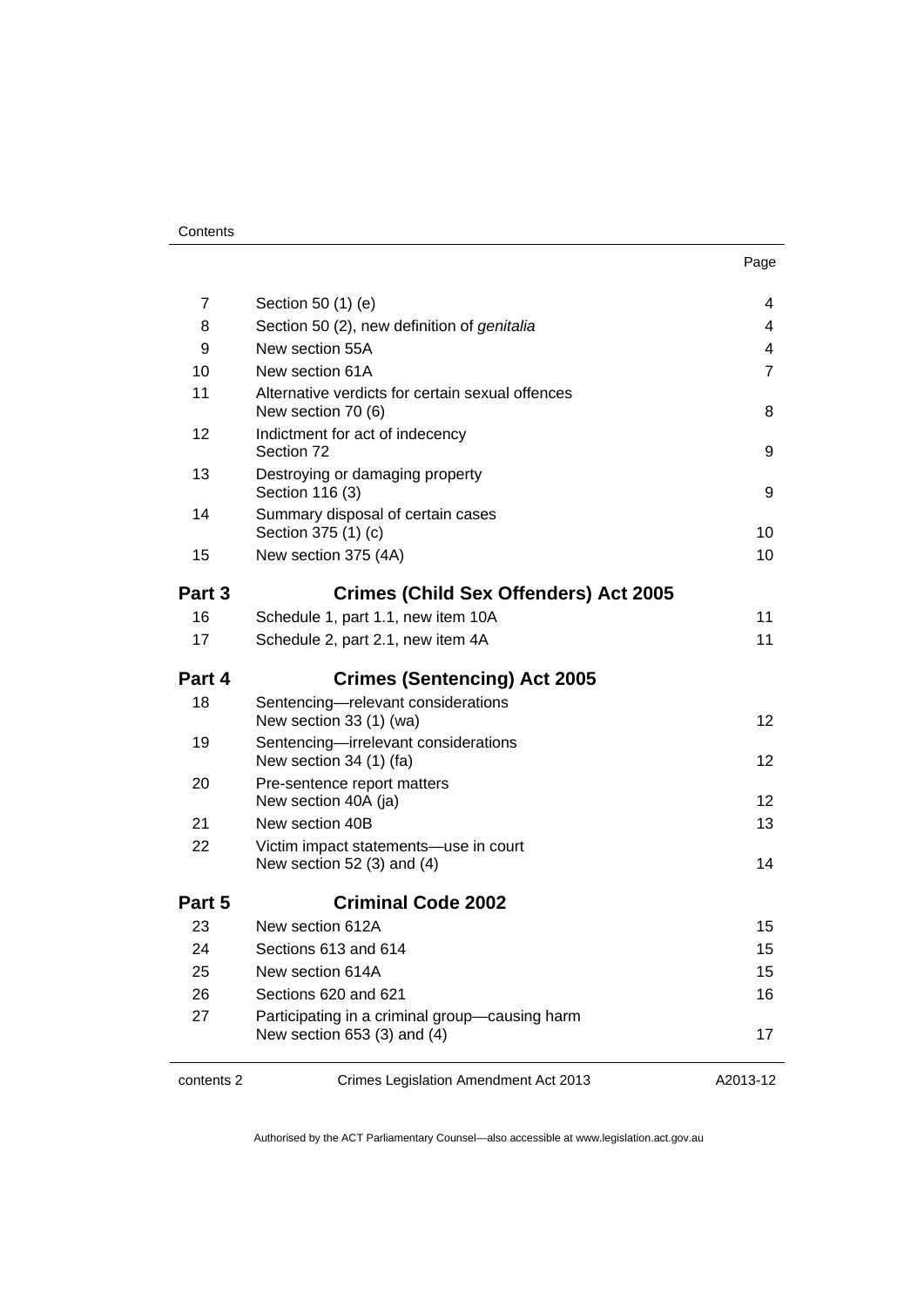|--|

| 28      | Participating in a criminal group-property damage<br>Section 654 (1), new note         | 17 |
|---------|----------------------------------------------------------------------------------------|----|
| 29      | Section 654 (3)                                                                        | 17 |
| 30      | Section 654 (4), definition of threat                                                  | 17 |
| Part 6  | <b>Domestic Violence and Protection Orders Act</b><br>2008                             |    |
| 31      | Schedule 1, table 1.2, new item 27A                                                    | 18 |
| 32      | Schedule 1, table 1.2, new item 32A                                                    | 18 |
| Part 7  | <b>Evidence (Miscellaneous Provisions) Act</b><br>1991                                 |    |
| 33      | Meaning of witness-div 4.2A<br>Section 40D (1)                                         | 19 |
| 34      | Section $40D(1)$ (a)                                                                   | 19 |
| 35      | Meaning of witness-div 4.2B<br>Section 40P (1) (a)                                     | 19 |
| 36      | New section 43A                                                                        | 20 |
|         |                                                                                        |    |
| Part 8  | <b>Firearms Act 1996</b>                                                               |    |
| 37      | Adult firearms licences-genuine reasons to possess or use firearms<br>Table 61, item 2 | 22 |
| 38      | Regulation-making power<br>Section 272 (2) (a)                                         | 22 |
| Part 9  | <b>Magistrates Court Act 1930</b>                                                      |    |
| 39      | Appeals to which div 3.10.2 applies<br>New section 208 (1) (g)                         | 23 |
| 40      | Jurisdiction of Childrens Court                                                        | 23 |
| 41      | New section 288 (1) (e)<br>Section 289 heading                                         | 23 |
| 42      | Section 289 (1) and (2)                                                                | 24 |
| Part 10 | <b>Prostitution Act 1992</b>                                                           |    |
| 43      | Schedule 1, new item 14A                                                               | 25 |
| 44      | Schedule 1, new item 19A                                                               | 25 |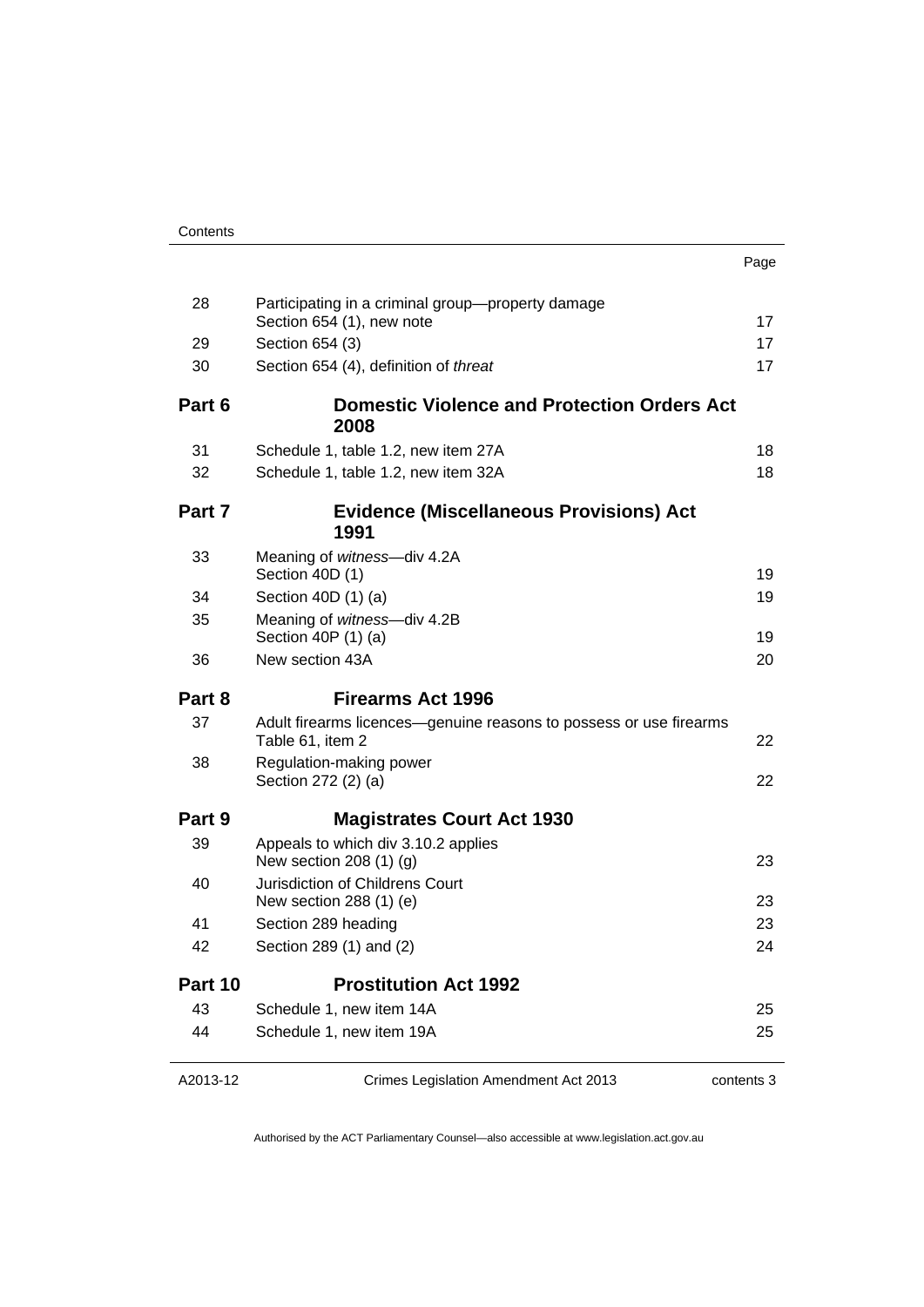**Contents** 

| Part 11 | <b>Supreme Court Act 1933</b>      |    |
|---------|------------------------------------|----|
| 45      | Schedule 2, part 2.2, new item 12A | 26 |
| 46      | Schedule 2, part 2.2, new item 18A | 26 |

contents 4 Crimes Legislation Amendment Act 2013

A2013-12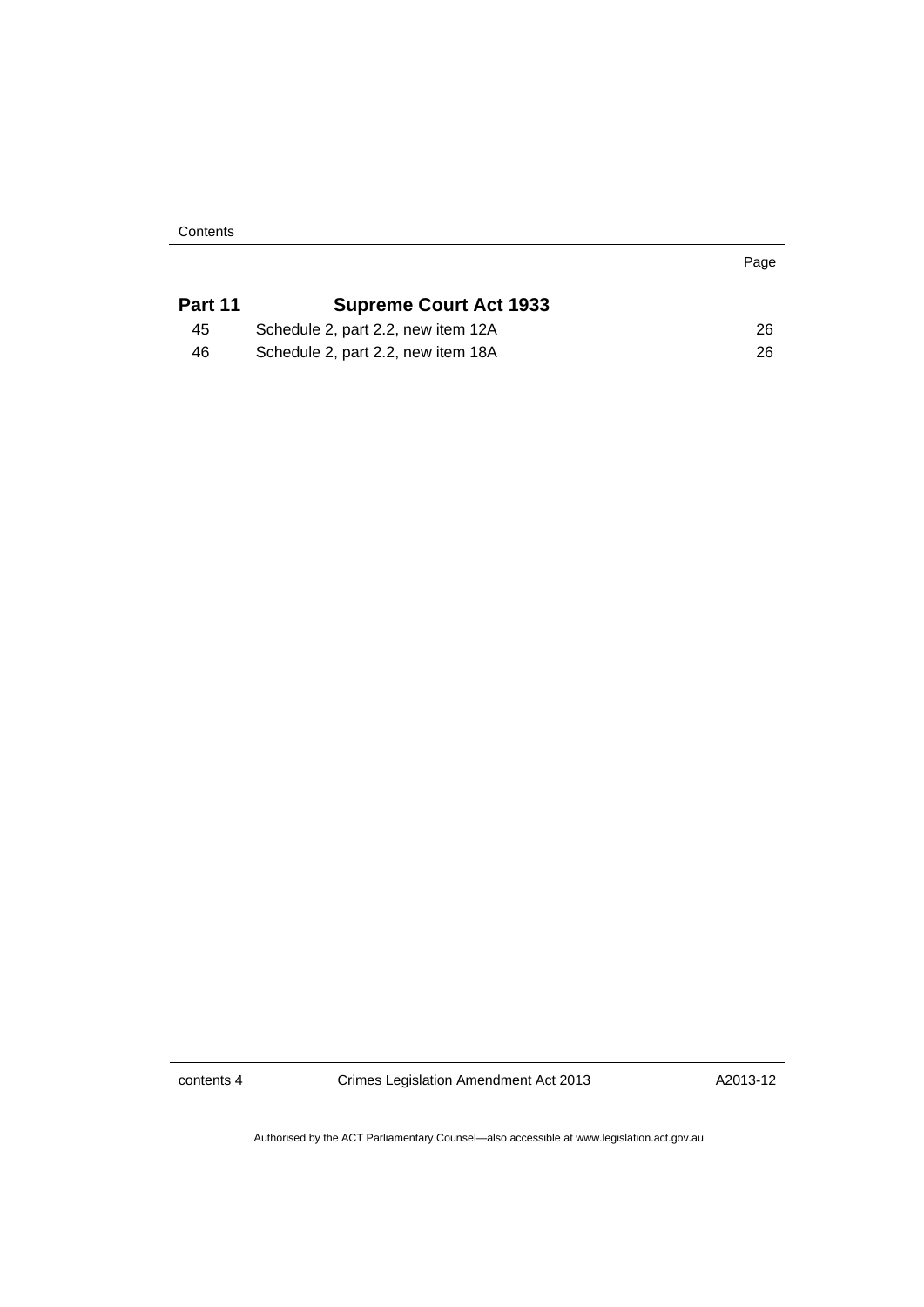

# **Crimes Legislation Amendment Act 2013**

**A2013-12** 

Ī

An Act to amend legislation about crimes, and for other purposes

The Legislative Assembly for the Australian Capital Territory enacts as follows:

J2012-697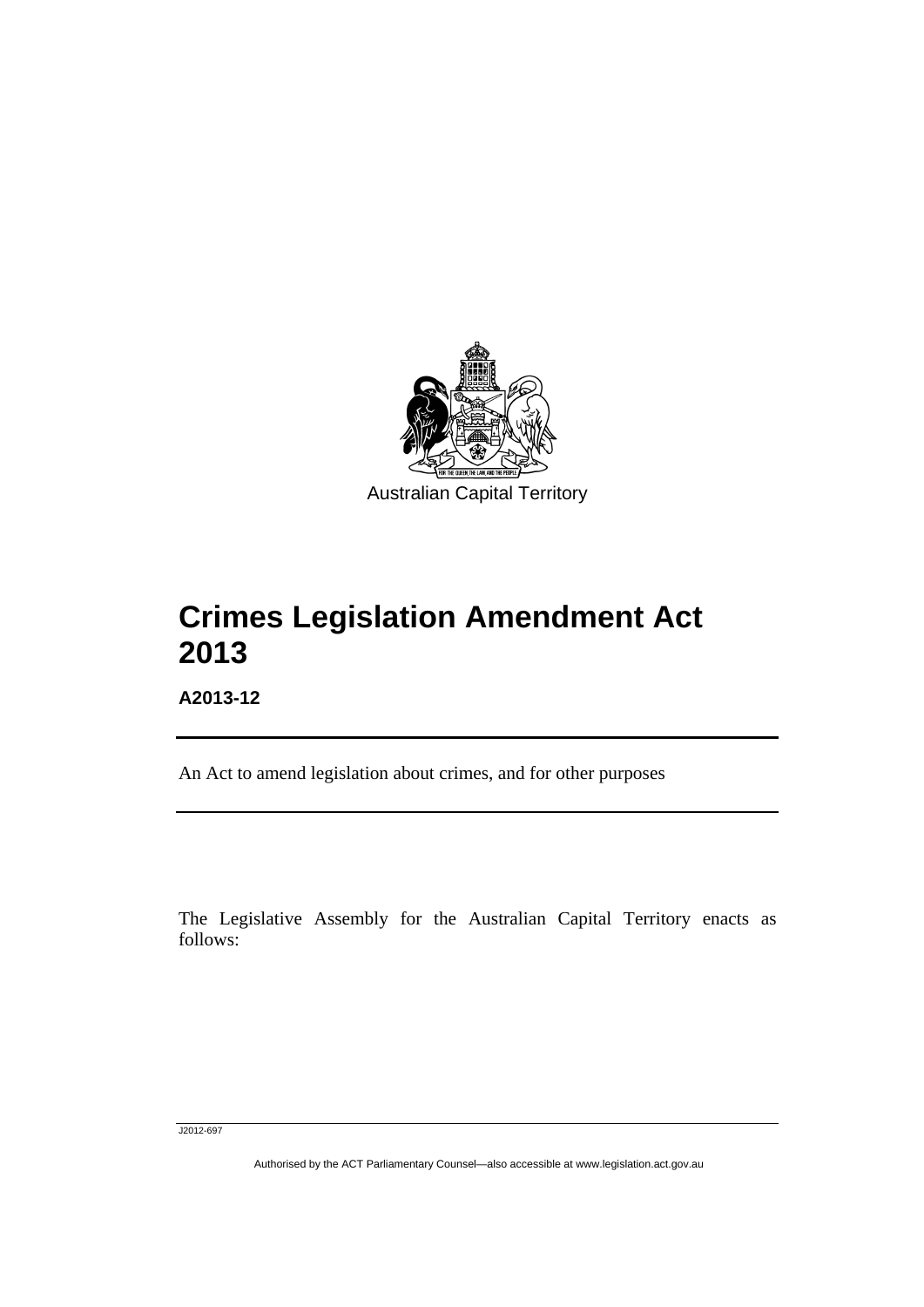#### Part 1 **Preliminary**

Section 1

# <span id="page-5-0"></span>**Part 1** Preliminary

#### <span id="page-5-1"></span>**1 Name of Act**

This Act is the *Crimes Legislation Amendment Act 2013*.

#### <span id="page-5-2"></span>**2 Commencement**

This Act commences on the 7th day after its notification day.

*Note* The naming and commencement provisions automatically commence on the notification day (see [Legislation Act,](http://www.legislation.act.gov.au/a/2001-14) s 75 (1)).

#### <span id="page-5-3"></span>**3 Legislation amended**

This Act amends the following legislation:

- *[Crimes Act 1900](http://www.legislation.act.gov.au/a/1900-40)*
- *[Crimes \(Child Sex Offenders\) Act 2005](http://www.legislation.act.gov.au/a/2005-30)*
- *[Crimes \(Sentencing\) Act 2005](http://www.legislation.act.gov.au/a/2005-58)*
- *[Criminal Code 2002](http://www.legislation.act.gov.au/a/2002-51)*
- *[Domestic Violence and Protection Orders Act 2008](http://www.legislation.act.gov.au/a/2008-46)*
- *[Evidence \(Miscellaneous Provisions\) Act 1991](http://www.legislation.act.gov.au/a/1991-34)*
- *[Firearms Act 1996](http://www.legislation.act.gov.au/a/1996-74)*
- *[Magistrates Court Act 1930](http://www.legislation.act.gov.au/a/1930-21)*
- *[Prostitution Act 1992](http://www.legislation.act.gov.au/a/1992-64)*
- *[Supreme Court Act 1933](http://www.legislation.act.gov.au/a/1933-34)*.

A2013-12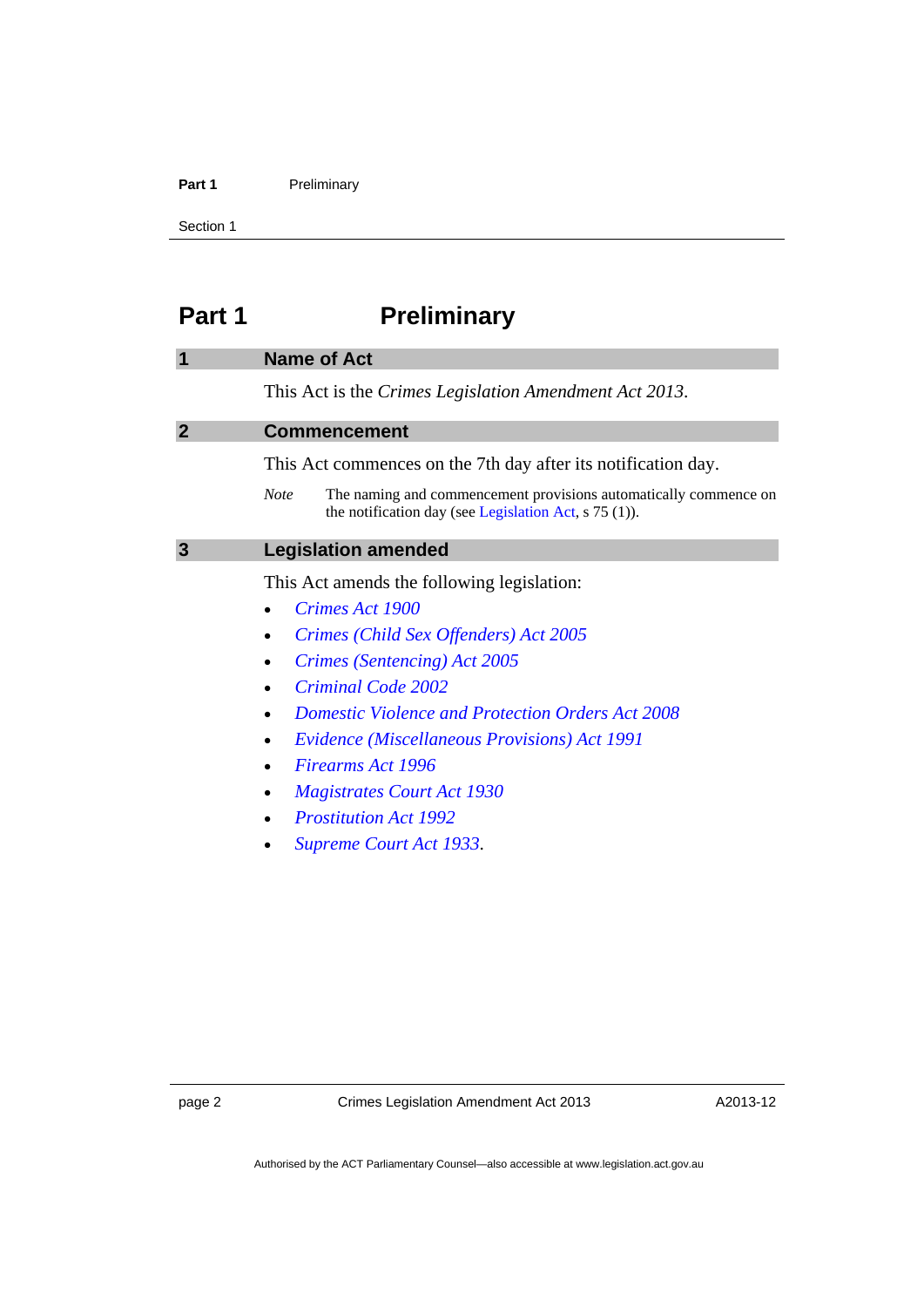# <span id="page-6-0"></span>**Part 2 Crimes Act 1900**

#### <span id="page-6-1"></span>**4 Section 35A**

*substitute* 

#### **35A Affray**

- (1) A person commits an offence if—
	- (a) the person engages in conduct; and
	- (b) the conduct is violence or the threat of violence; and
	- (c) the violence or threat is directed towards someone else; and
	- (d) the violence or threat would be likely to cause a reasonable person to fear for his or her safety.

Maximum penalty: imprisonment for 2 years.

- (2) For subsection (1) (b), the violence, or the threat of violence, must involve more than words.
- (3) In this section:

*engage in conduct*—see the [Criminal Code,](http://www.legislation.act.gov.au/a/2002-51) section 13.

<span id="page-6-2"></span>**5 Meaning of** *sexual intercourse* **in pt 3 Section 50 (1), definition of** *sexual intercourse***, paragraphs (a) and (b)** 

> *omit*  vagina

*substitute* 

genitalia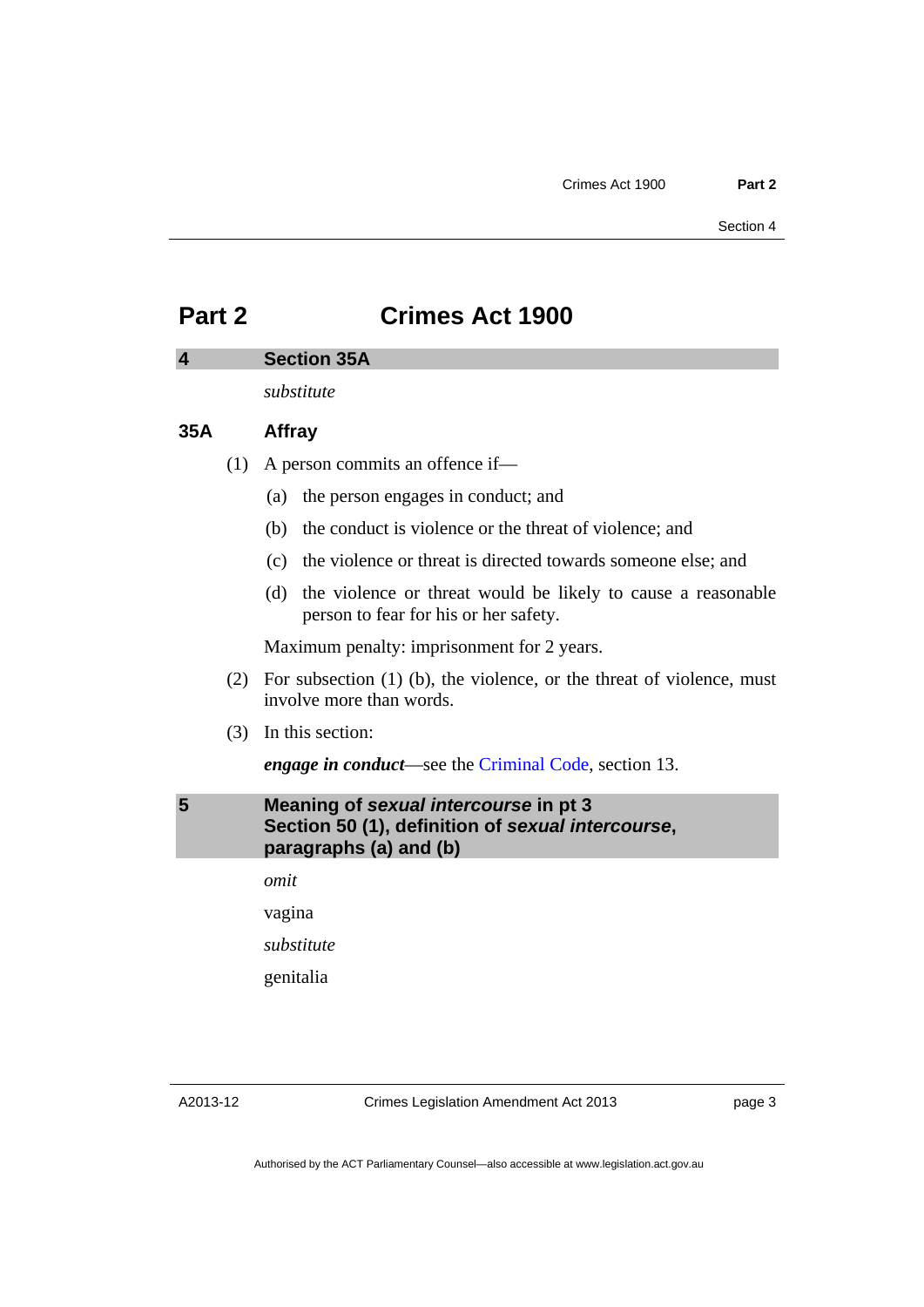#### **Part 2** Crimes Act 1900

Section 6

<span id="page-7-3"></span><span id="page-7-2"></span><span id="page-7-1"></span><span id="page-7-0"></span>

| $\overline{7}$ | insert<br>(ca) fellatio; or<br><b>Section 50 (1) (e)</b>                                                                   |  |  |
|----------------|----------------------------------------------------------------------------------------------------------------------------|--|--|
|                |                                                                                                                            |  |  |
|                |                                                                                                                            |  |  |
|                |                                                                                                                            |  |  |
| after          |                                                                                                                            |  |  |
| (c)            |                                                                                                                            |  |  |
|                | insert                                                                                                                     |  |  |
| , (ca)         |                                                                                                                            |  |  |
| 8              | Section 50 (2), new definition of genitalia                                                                                |  |  |
|                | insert                                                                                                                     |  |  |
|                | <i>genitalia</i> includes surgically constructed or altered genitalia.                                                     |  |  |
| 9              | <b>New section 55A</b>                                                                                                     |  |  |
|                | insert                                                                                                                     |  |  |
| 55A            | Sexual intercourse with young person under special care                                                                    |  |  |
| (1)            | A person commits an offence if-                                                                                            |  |  |
| (a)            | the person engages in sexual intercourse with a young person;<br>and                                                       |  |  |
| (b)            | the young person is under the person's special care.                                                                       |  |  |
|                | Maximum penalty: imprisonment for 10 years.                                                                                |  |  |
| <b>Note</b>    | A reference to an offence includes a reference to a related ancillary<br>offence, eg attempt (see Legislation Act, s 189). |  |  |
|                |                                                                                                                            |  |  |
|                |                                                                                                                            |  |  |
|                |                                                                                                                            |  |  |

page 4 Crimes Legislation Amendment Act 2013

A2013-12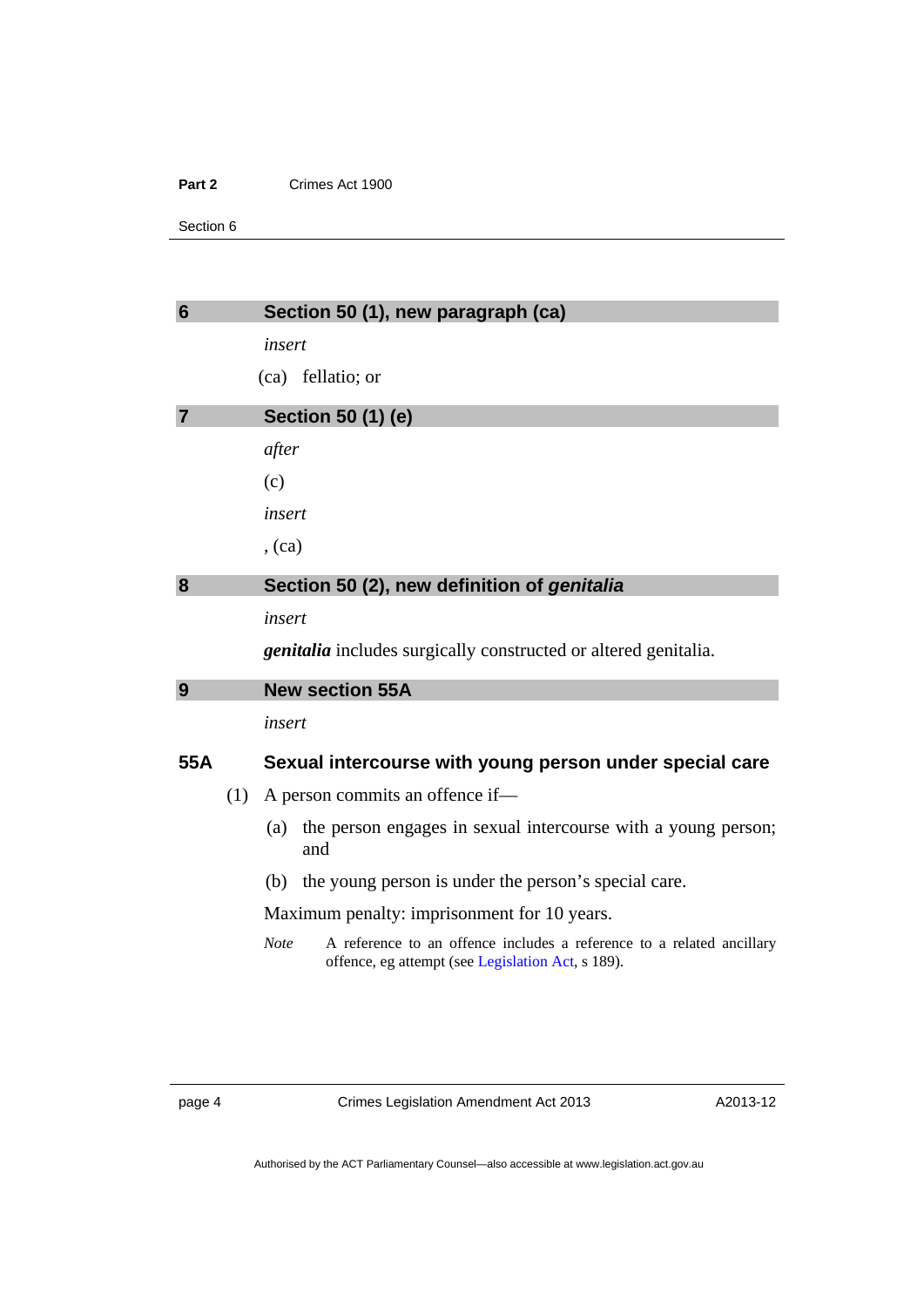- (2) Without limiting subsection (1), a young person is under a person's special care if—
	- (a) the person is a teacher at a school, or a person with responsibility for students at a school, and the young person is a student at the school; or
	- (b) the person is a step-parent, foster carer or legal guardian of the young person; or
	- (c) the person provides religious instruction to the young person; or
	- (d) the person is the young person's employer; or
	- (e) the person is the young person's sports coach; or
	- (f) the person provides professional counselling to the young person; or
	- (g) the person is a health professional and the young person is the person's patient; or
	- (h) the person is a custodial officer and the young person is a young detainee in the officer's care, custody or control.
- (3) Subsection (1) does not apply to a person if the person—
	- (a) was married to the young person at the time of the alleged offence; or
	- (b) is not more than 2 years older than the young person.
	- *Note* The defendant has an evidential burden in relation to the matters mentioned in s (3) (see [Criminal Code](http://www.legislation.act.gov.au/a/2002-51), s 58).
- (4) It is a defence to a prosecution for an offence against subsection (1) if the defendant proves that the defendant believed on reasonable grounds that the young person was at least 18 years old.
	- *Note* The defendant has a legal burden in relation to the matters mentioned in s (4) (see [Criminal Code](http://www.legislation.act.gov.au/a/2002-51), s 59).

A2013-12

page 5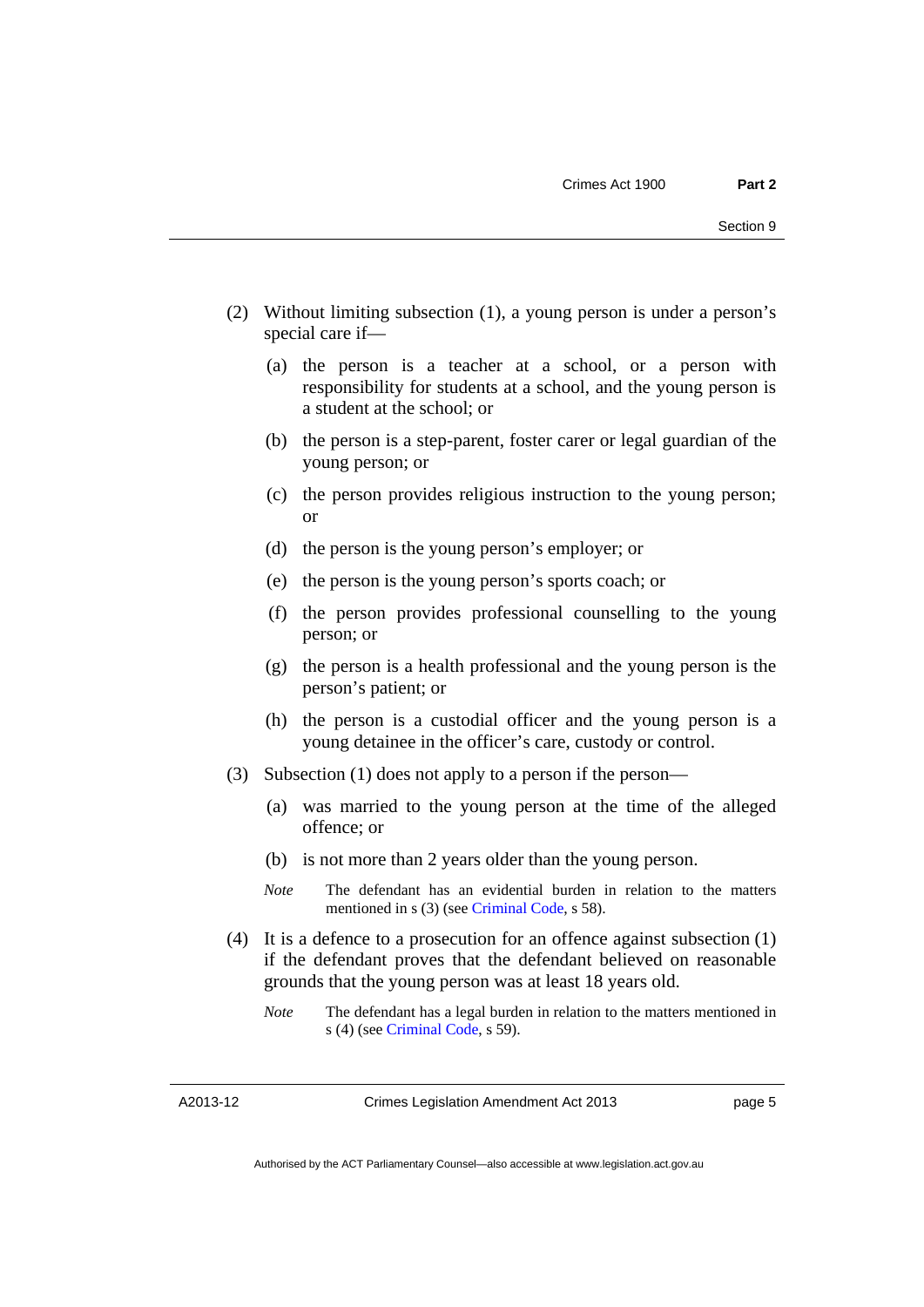(5) In this section:

#### *custodial officer* means—

- (a) a police officer; or
- (b) a corrections officer; or
- (c) a youth detention officer under the *[Children and Young People](http://www.legislation.act.gov.au/a/2008-19)  [Act 2008](http://www.legislation.act.gov.au/a/2008-19)*, section 96; or
- (d) a transfer escort under the *[Children and Young People](http://www.legislation.act.gov.au/a/2008-19)  [Act 2008](http://www.legislation.act.gov.au/a/2008-19)*, section 114; or
- (e) a prison officer under the *[Crimes \(Sentence Administration\)](http://www.legislation.act.gov.au/a/2005-59)  [Act 2005](http://www.legislation.act.gov.au/a/2005-59)*, section 217.

*employer*, of a young person, includes someone authorised to—

- (a) decide or vary the terms of the young person's employment; or
- (b) end the young person's employment.

#### *health professional* includes—

- (a) a health practitioner; and
- (b) a registered health professional under the *[Health Professionals](http://www.legislation.act.gov.au/a/2004-38)  [Act 2004](http://www.legislation.act.gov.au/a/2004-38)*; and
- (c) someone providing a health service.

*health service*—see the *[Human Rights Commission Act 2005](http://www.legislation.act.gov.au/a/2005-40)*, section 7.

*young detainee*—see the *[Children and Young People Act 2008](http://www.legislation.act.gov.au/a/2008-19)*, section 95.

*young person* means a person who is at least 16 years old, but not yet an adult.

*Note Adult*—see the [Legislation Act,](http://www.legislation.act.gov.au/a/2001-14) dictionary, pt 1.

page 6 Crimes Legislation Amendment Act 2013

A2013-12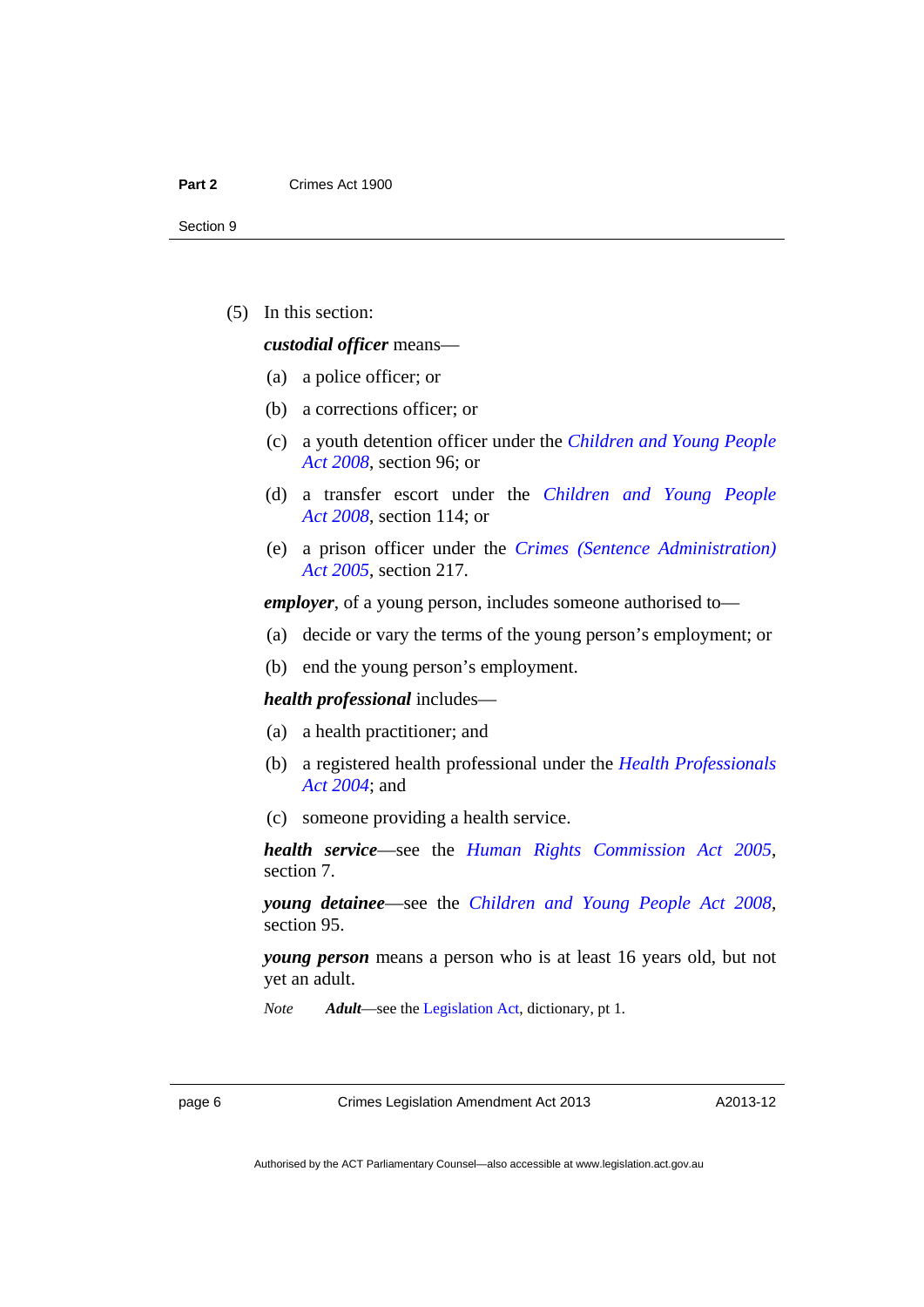### <span id="page-10-0"></span>**10 New section 61A**

*insert* 

#### **61A Act of indecency with young person under special care**

- (1) A person commits an offence if—
	- (a) the person commits an act of indecency on, or in the presence of, a young person; and
	- (b) the young person is under the person's special care.

Maximum penalty: imprisonment for 7 years.

- *Note* A reference to an offence includes a reference to a related ancillary offence, eg attempt (see [Legislation Act](http://www.legislation.act.gov.au/a/2001-14), s 189).
- (2) Without limiting subsection (1), a young person is under a person's special care if—
	- (a) the person is a teacher at a school, or a person with responsibility for students at a school, and the young person is a student at the school; or
	- (b) the person is a parent, grandparent, step-parent, foster carer or legal guardian of the young person; or
	- (c) the person provides religious instruction to the young person; or
	- (d) the person is the young person's employer; or
	- (e) the person is the young person's sports coach; or
	- (f) the person provides professional counselling to the young person; or
	- (g) the person is a health professional and the young person is the person's patient; or
	- (h) the person is a custodial officer and the young person is a young detainee in the officer's care, custody or control.

A2013-12

Crimes Legislation Amendment Act 2013

page 7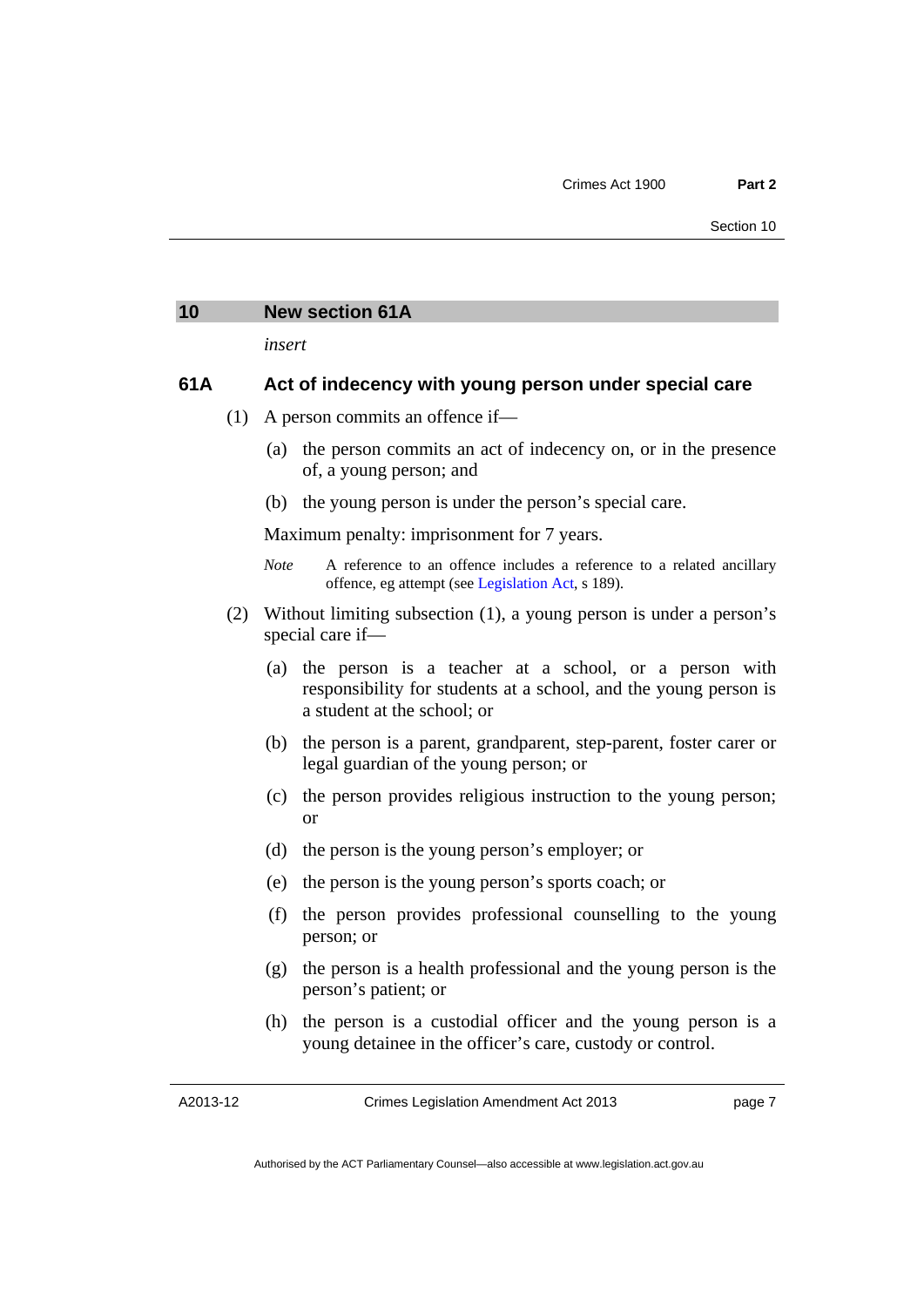Section 11

- (3) Subsection (1) does not apply to a person if the person—
	- (a) was married to the young person at the time of the alleged offence; or
	- (b) is not more than 2 years older than the young person.
	- *Note* The defendant has an evidential burden in relation to the matters mentioned in s (3) (see [Criminal Code](http://www.legislation.act.gov.au/a/2002-51), s 58).
- (4) It is a defence to a prosecution for an offence against subsection (1) if the defendant proves that the defendant believed on reasonable grounds that the young person was at least 18 years old.
	- *Note* The defendant has a legal burden in relation to the matters mentioned in s (4) (see [Criminal Code](http://www.legislation.act.gov.au/a/2002-51), s 59).
- (5) In this section:

*custodial officer*—see section 55A (5).

*employer*, of a young person—see section 55A (5).

*health professional*—see section 55A (5).

*young detainee*—see the *[Children and Young People Act 2008](http://www.legislation.act.gov.au/a/2008-19)*, section 95.

*young person*—see section 55A (5).

#### <span id="page-11-0"></span>**11 Alternative verdicts for certain sexual offences New section 70 (6)**

*insert* 

 (6) If, on the trial of a person for an offence against section 55A (1), the jury is not satisfied that the accused is guilty of the offence but is satisfied that the accused is guilty of an offence against section 61A (1), the jury may find the accused not guilty of the offence charged but guilty of an offence against section 61A (1).

page 8 Crimes Legislation Amendment Act 2013

A2013-12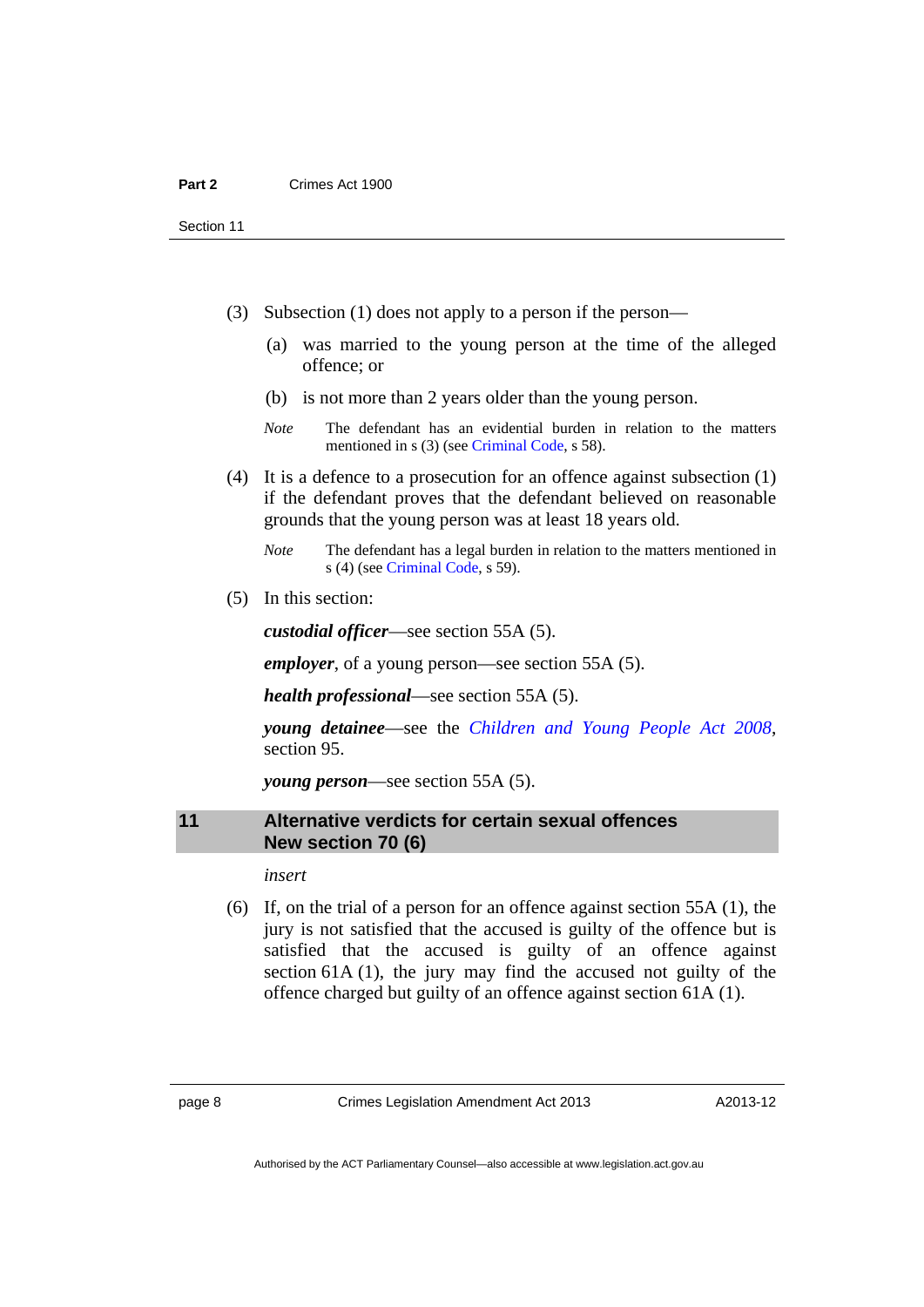### <span id="page-12-0"></span>**12 Indictment for act of indecency Section 72**

*omit* 

section 60 or 61

*substitute* 

section 60, 61 or 61A

### <span id="page-12-1"></span>**13 Destroying or damaging property Section 116 (3)**

#### *substitute*

- (3) A person commits an offence if—
	- (a) the person destroys or causes damage to property, other than by fire or explosive; and
	- (b) the property belongs to—
		- (i) someone else; or
		- (ii) the person and someone else; and
	- (c) the person intends to destroy or cause damage, or is reckless about destroying or causing damage, to the property; and
	- (d) the damage to the property does not exceed \$5 000.

Maximum penalty: 50 penalty units, imprisonment for 2 years or both.

*Note* The defence of lawful authority applies in relation to the offence under s (3) (see [Criminal Code](http://www.legislation.act.gov.au/a/2002-51), s 43).

A2013-12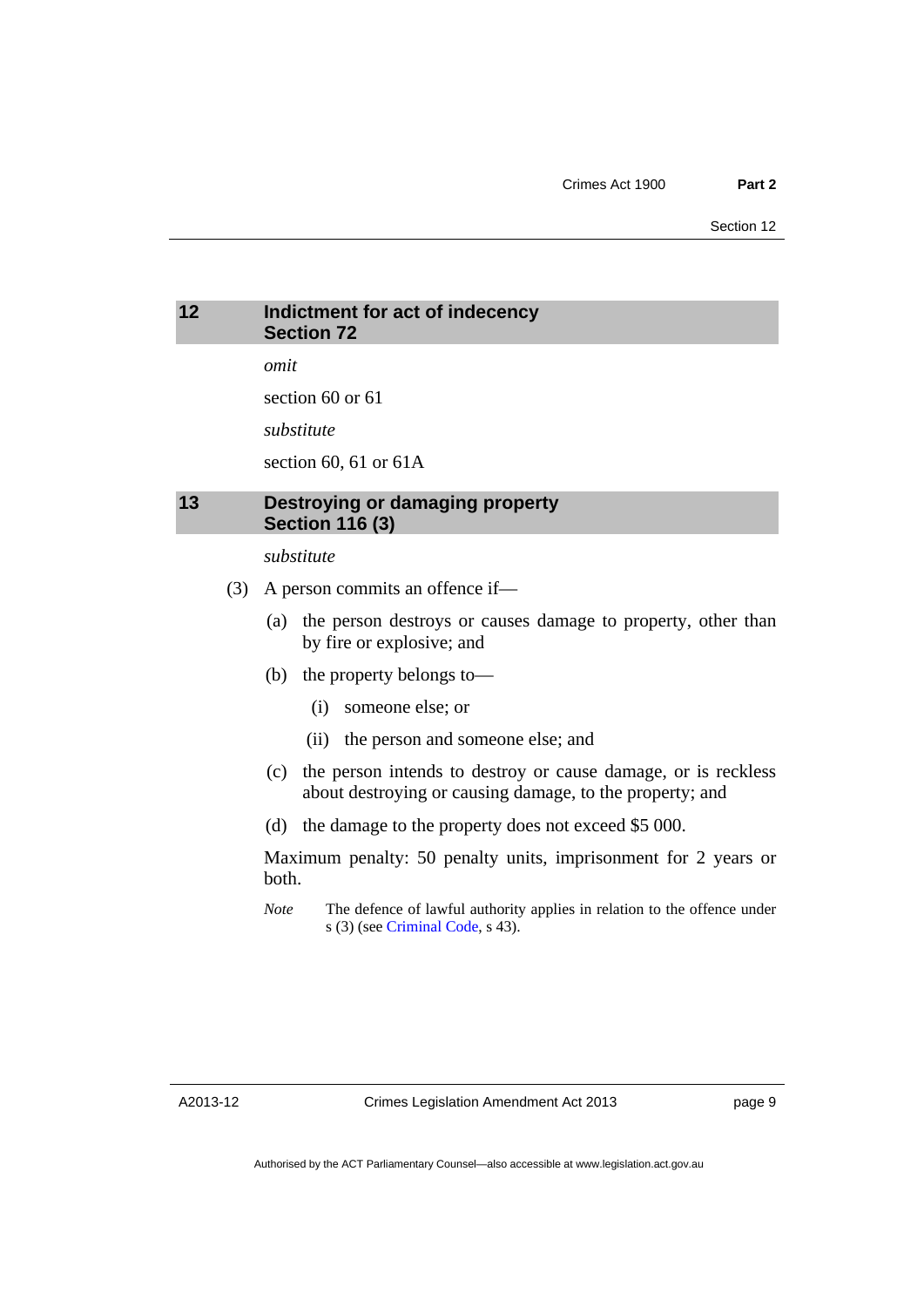#### **Part 2** Crimes Act 1900

Section 14

### <span id="page-13-0"></span>**14 Summary disposal of certain cases Section 375 (1) (c)**

#### *substitute*

- (c) an offence against the [Criminal Code,](http://www.legislation.act.gov.au/a/2002-51) section 310 (Aggravated robbery), section 311 (1) (b) (Burglary) or section 312 (Aggravated burglary).
	- *Note* Under the [Criminal Code](http://www.legislation.act.gov.au/a/2002-51), s 311 (1) (b), a person commits an offence if the person enters or remains in a building as a trespasser with intent to commit an offence that involves causing harm, or threatening to cause harm, to anyone in the building.

#### <span id="page-13-1"></span>**15 New section 375 (4A)**

*insert* 

 (4A) To remove any doubt, for subsection (4) (b), property does not include real property or any building at which the offence charged was allegedly committed.

page 10 Crimes Legislation Amendment Act 2013

A2013-12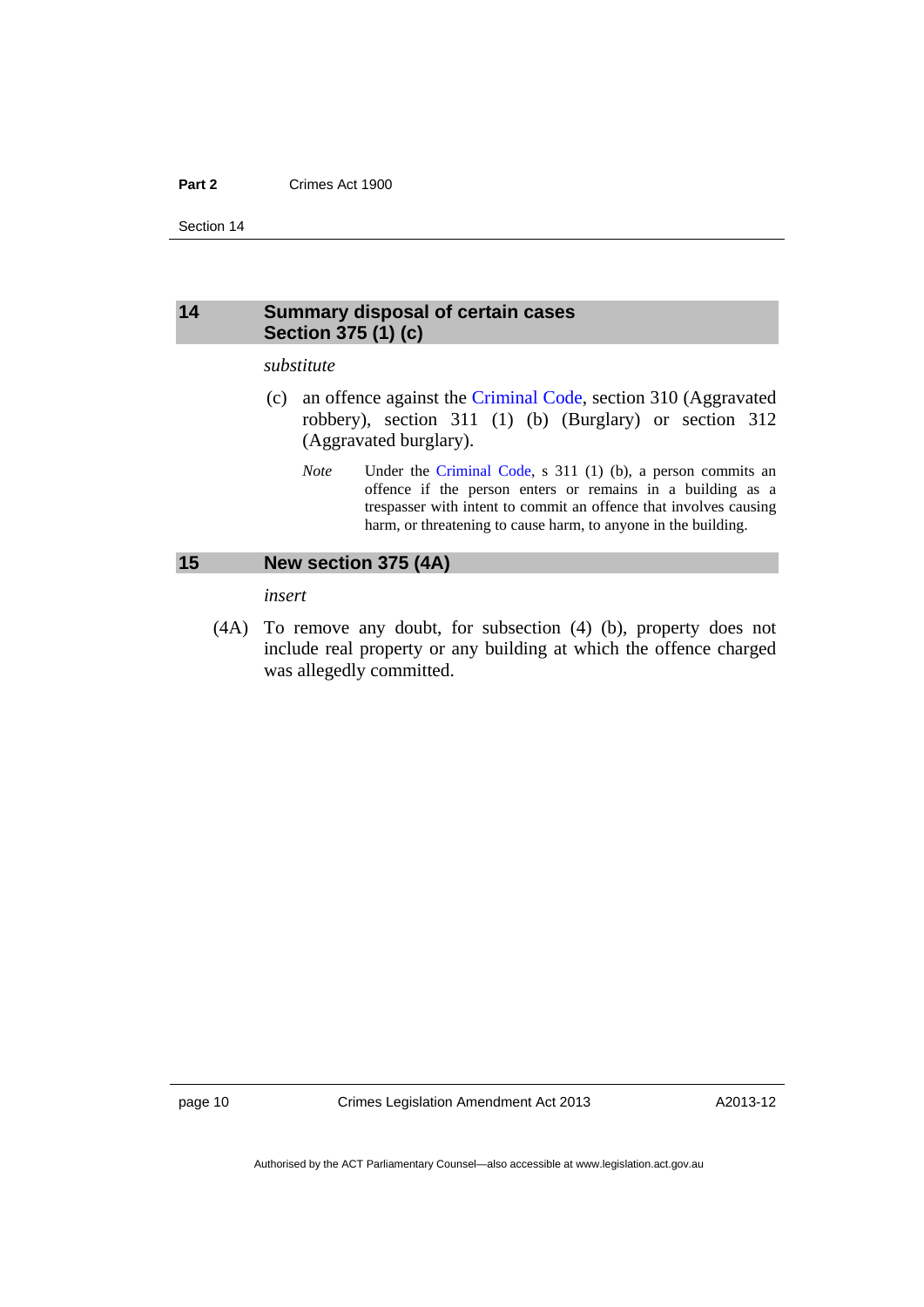# <span id="page-14-0"></span>**Part 3 Crimes (Child Sex Offenders) Act 2005**

<span id="page-14-1"></span>

| <b>16</b> | Schedule 1, part 1.1, new item 10A   |                                                                     |  |
|-----------|--------------------------------------|---------------------------------------------------------------------|--|
|           | insert                               |                                                                     |  |
| 10A       | Crimes Act 1900,<br>section $55A(1)$ | sexual<br>intercourse with<br>young person<br>under special<br>care |  |

## **17 Schedule 2, part 2.1, new item 4A**

<span id="page-14-2"></span>

|    | insert                                                         |                                         |  |
|----|----------------------------------------------------------------|-----------------------------------------|--|
| 4A | <i>Crimes Act 1900</i> , act of indecency<br>section 61A $(1)$ | with young person<br>under special care |  |

A2013-12

Crimes Legislation Amendment Act 2013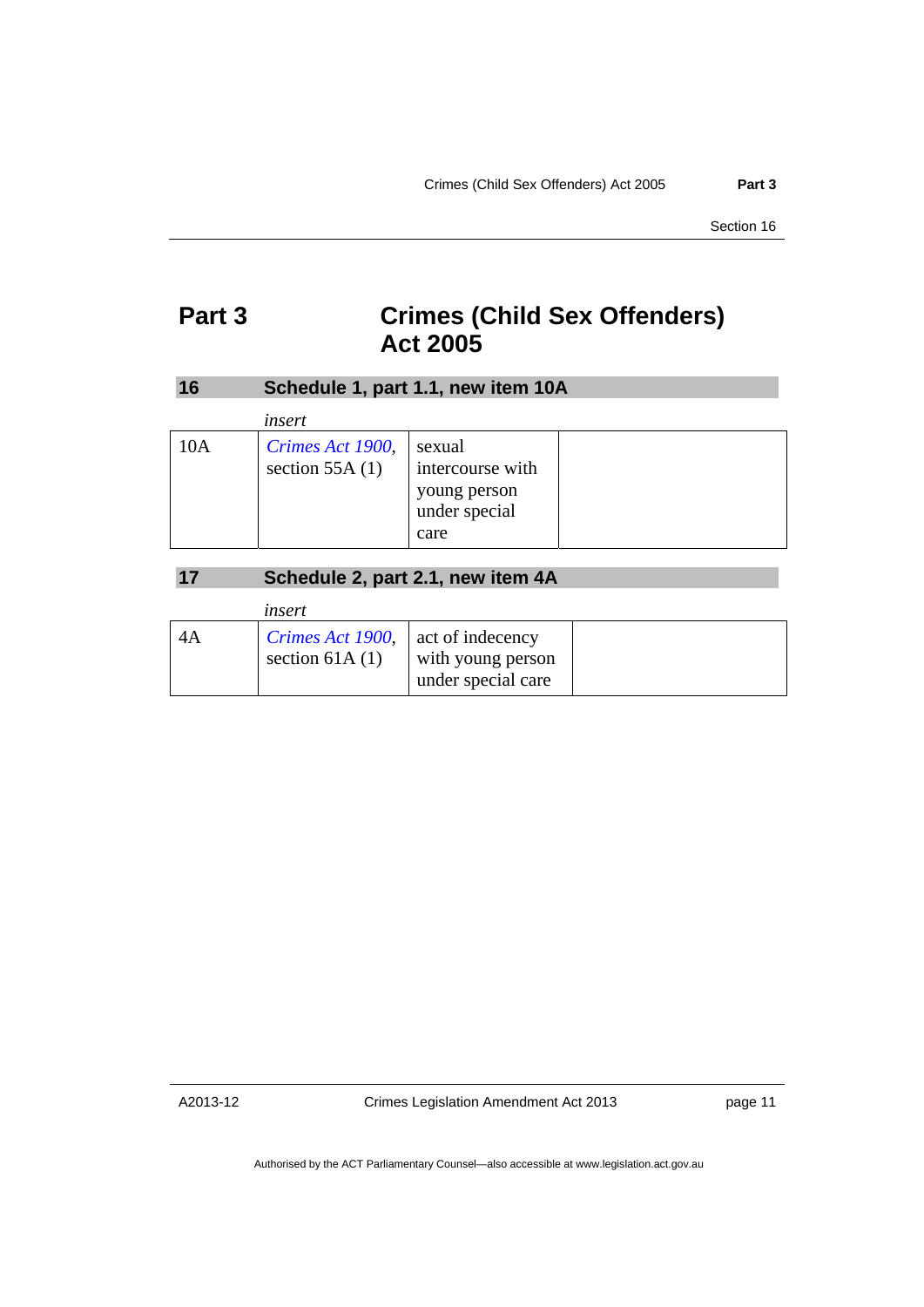#### Part 4 **Crimes (Sentencing)** Act 2005

Section 18

# <span id="page-15-0"></span>**Part 4 Crimes (Sentencing) Act 2005**

#### <span id="page-15-1"></span>**18 Sentencing—relevant considerations New section 33 (1) (wa)**

*insert* 

 (wa) if the offender has complied with an order for assessment, treatment, referral or monitoring by the court alcohol and drug assessment service under section 40B (2)—that fact;

### <span id="page-15-2"></span>**19 Sentencing—irrelevant considerations New section 34 (1) (fa)**

#### *insert*

 (fa) that the offender did not comply with an order for assessment, treatment, referral or monitoring by the court alcohol and drug assessment service under section 40B (2);

### <span id="page-15-3"></span>**20 Pre-sentence report matters New section 40A (ja)**

*insert* 

- (ja) whether the offender—
	- (i) is addicted to, or misuses, alcohol or a controlled drug; and
	- (ii) has been assessed, treated or monitored by the court alcohol and drug assessment service under section 40B;

page 12 Crimes Legislation Amendment Act 2013

A2013-12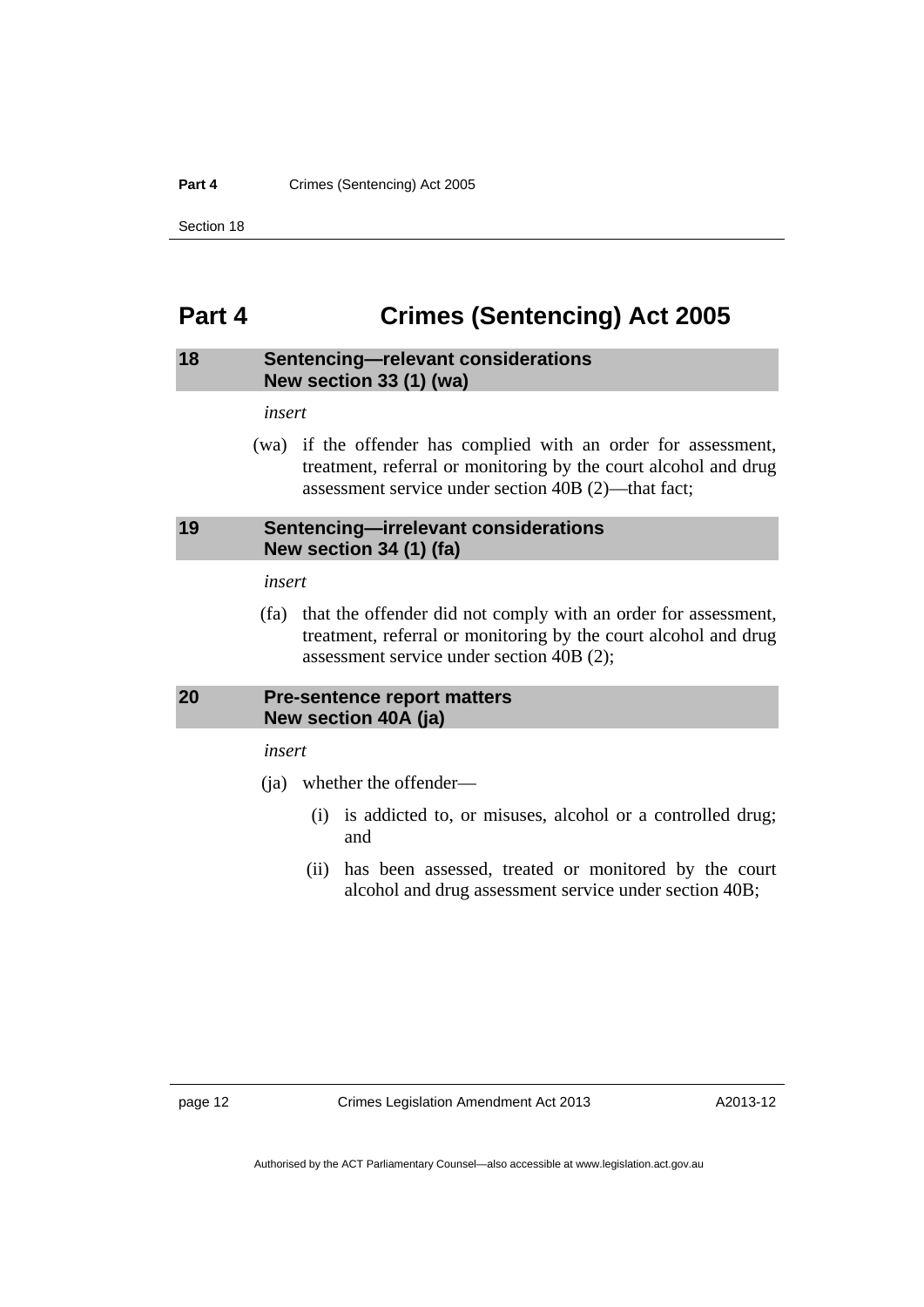### <span id="page-16-0"></span>**21 New section 40B**

*insert* 

#### **40B Pre-sentence report matters—court alcohol and drug assessment service**

- (1) This section applies if the offender is addicted to, or misuses, alcohol or a controlled drug.
- (2) Before sentencing the offender, a court may order that the offender—
	- (a) be assessed by the court alcohol and drug assessment service (*CADAS*); and
	- (b) comply with any treatment, referral to treatment or monitoring by CADAS as a result of the assessment.
- (3) A court must not make an order under subsection (2) without the offender's consent.
- (4) In making an order under subsection (2), the court may also order that the offender comply with any reasonable direction given by the director-general of the administrative unit responsible for the administration of the *[Corrections Management Act 2007](http://www.legislation.act.gov.au/a/2007-15)* in relation to the assessment, treatment, referral or monitoring.
- (5) If the court makes an order under subsection (2), the court may make an order requiring a clinician from CADAS to appear before the court at the time and place stated in the order for the sentencing of the offender.

A2013-12

Crimes Legislation Amendment Act 2013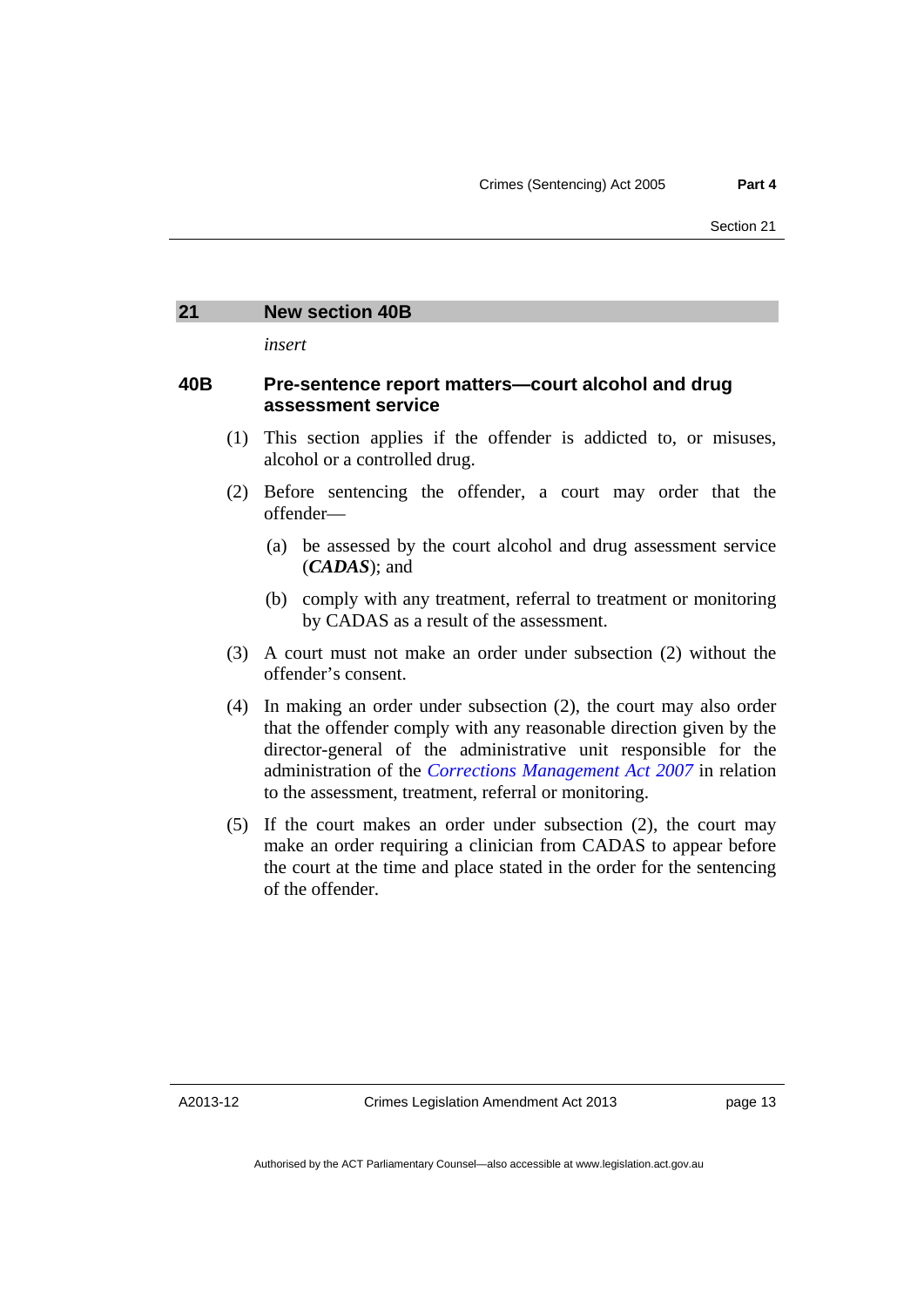Section 22

### <span id="page-17-0"></span>**22 Victim impact statements—use in court New section 52 (3) and (4)**

#### *insert*

- (3) The court must allow the statement to be read out in court if the maker of the statement wishes the statement to be given to the court in that way.
- (4) If the maker of the statement wishes, a statement may be read out by audiovisual link if the maker of the statement was eligible to give evidence in the proceeding to which the statement relates by audiovisual link under the *[Evidence \(Miscellaneous Provisions\)](http://www.legislation.act.gov.au/a/1991-34)  [Act 1991](http://www.legislation.act.gov.au/a/1991-34)*—
	- (a) part 2 (Evidence of children); or
	- (b) part 4 (Evidence in sexual and violent offence proceedings).

page 14 Crimes Legislation Amendment Act 2013

A2013-12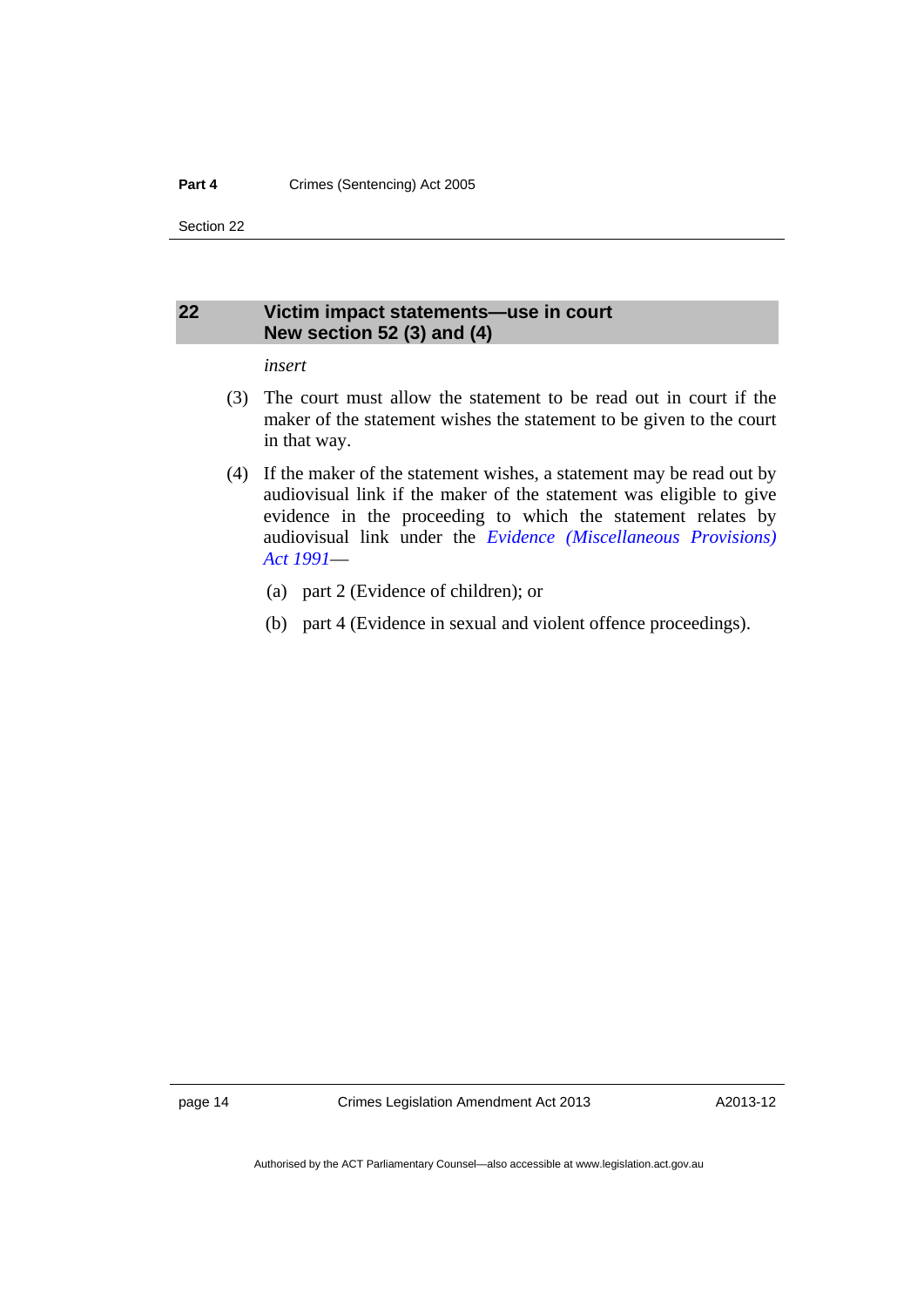# <span id="page-18-0"></span>**Part 5 Criminal Code 2002**

#### <span id="page-18-1"></span>**23 New section 612A**

*insert* 

### **612A Possessing offence—presumption if controlled precursor possessed to manufacture controlled drug**

- (1) This section applies if, in a prosecution for an offence against section 612 (5) (Possessing controlled precursor), it is proved that the defendant possessed a controlled precursor with the intention of using any of it to manufacture a controlled drug.
- (2) It is presumed, unless the contrary is proved, that the defendant had the intention or belief about the sale of the drug required for the offence.

*Note* The defendant has a legal burden in relation to the matters mentioned in s (2) (see s 59).

#### <span id="page-18-2"></span>**24 Sections 613 and 614**

*omit* 

containing instructions

*substitute* 

containing instructions,

#### <span id="page-18-3"></span>**25 New section 614A**

*in part 6.3, insert* 

### **614A Possessing tablet press**

(1) A person commits an offence if—

- (a) the person possesses a thing; and
- (b) the thing is a tablet press; and

A2013-12

Crimes Legislation Amendment Act 2013

page 15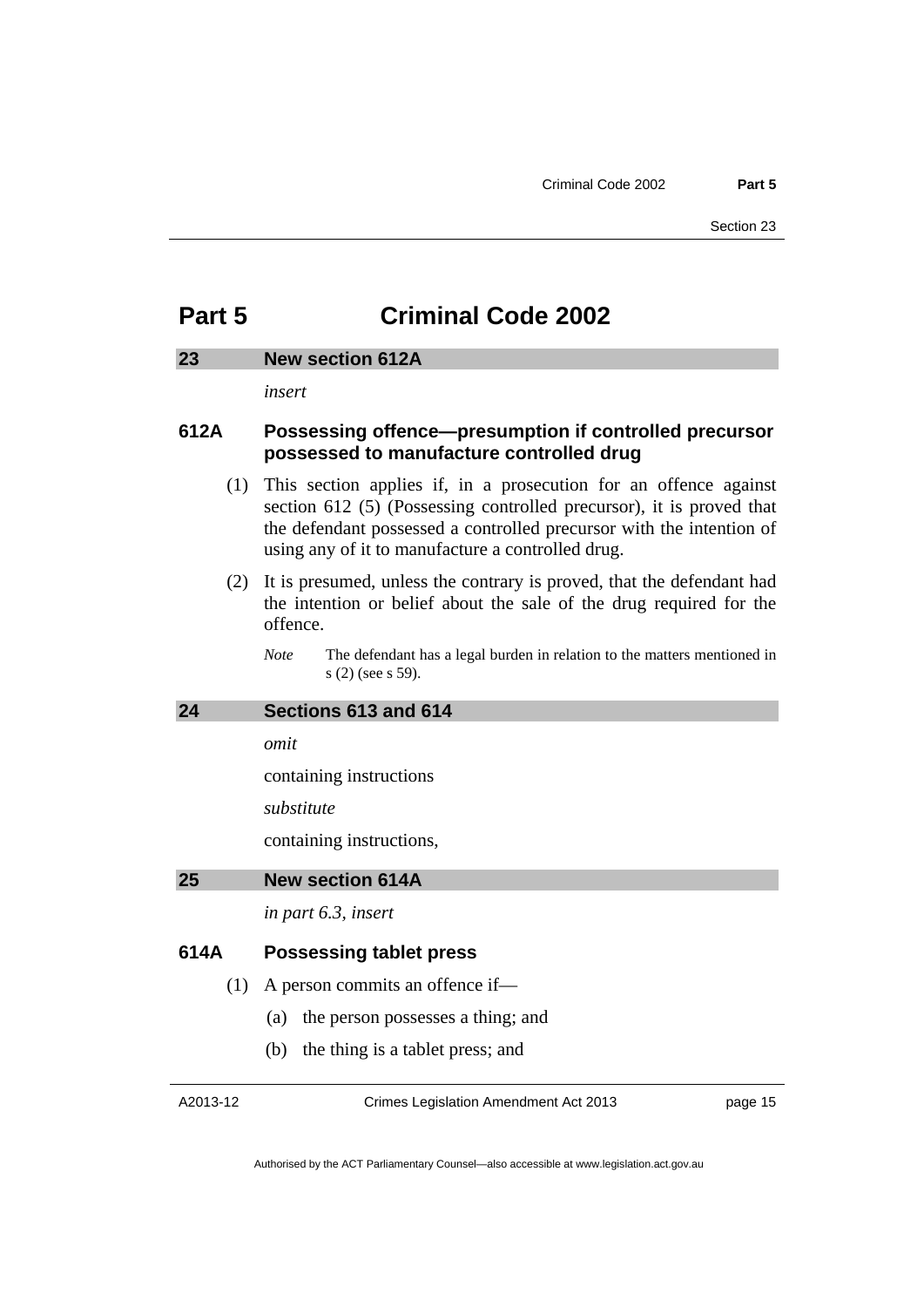Section 26

(c) the person is reckless about whether the thing is a tablet press.

Maximum penalty: 200 penalty units, imprisonment for 2 years or both.

 (2) Subsection (1) does not apply to a person if the person has a reasonable excuse for possessing the tablet press.

#### **Examples—reasonable excuse**

- 1 to manufacture a regulated substance in accordance with authorisation under the *[Medicines, Poisons and Therapeutic Goods Act 2008](http://www.legislation.act.gov.au/a/2008-26)*
- 2 to supply a regulated therapeutic good in accordance with authorisation under the *[Medicines, Poisons and Therapeutic Goods Act 2008](http://www.legislation.act.gov.au/a/2008-26)*
- 3 to give the tablet press to a person authorised under the *[Medicines, Poisons](http://www.legislation.act.gov.au/a/2008-26)  [and Therapeutic Goods Act 2008](http://www.legislation.act.gov.au/a/2008-26)* to manufacture a regulated substance or to supply a regulated therapeutic good
- *Note 1* The defendant has an evidential burden in relation to the matters mentioned in s (2) (see s 58).
- *Note 2* An example is part of the Act, is not exhaustive and may extend, but does not limit, the meaning of the provision in which it appears (see [Legislation Act,](http://www.legislation.act.gov.au/a/2001-14) s 126 and s 132).
- (3) In this section:

*tablet press* means an instrument or machine that may be used to manufacture a controlled drug in tablet form.

#### <span id="page-19-0"></span>**26 Sections 620 and 621**

*omit* 

containing instructions

*substitute* 

containing instructions,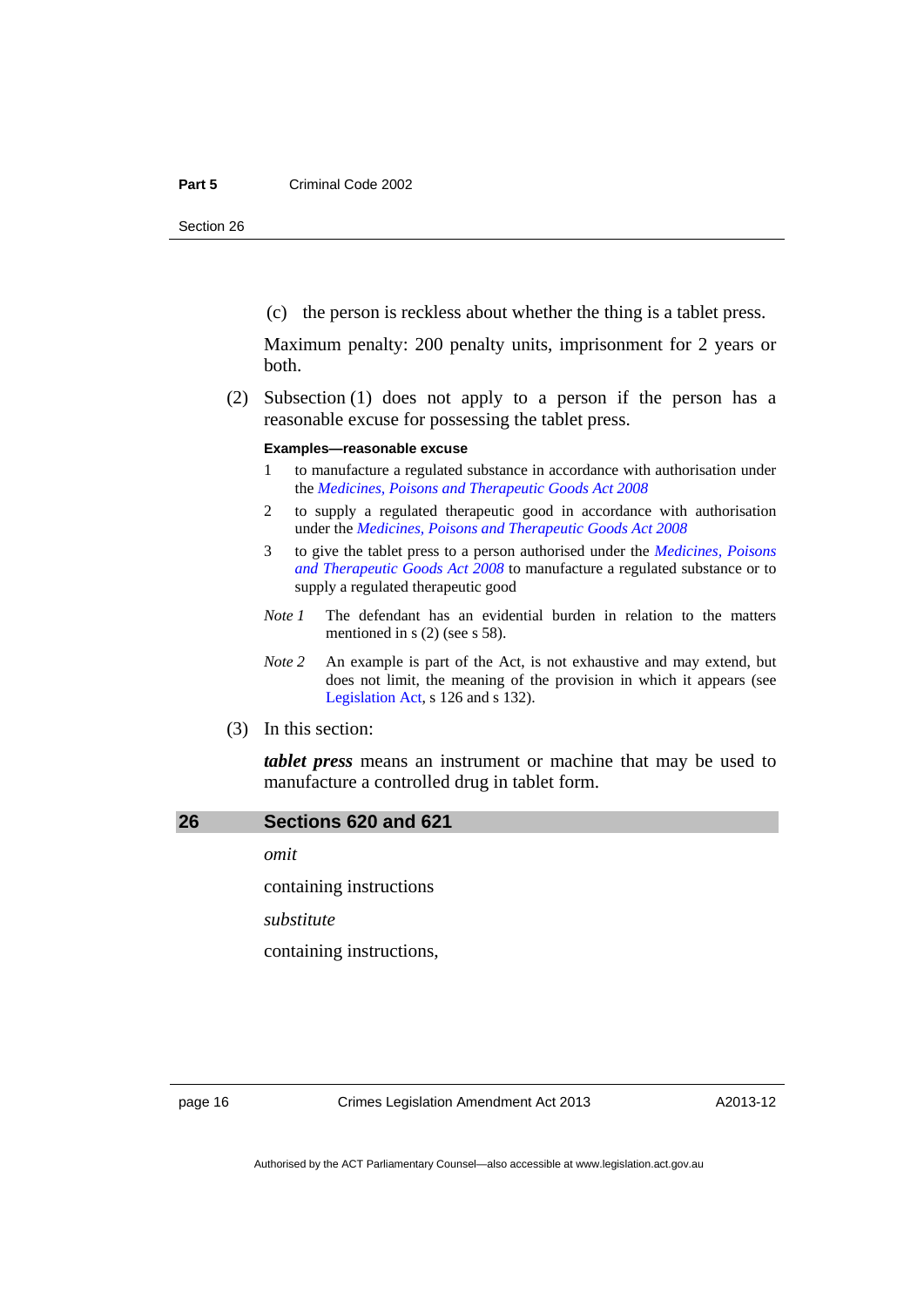### <span id="page-20-0"></span>**27 Participating in a criminal group—causing harm New section 653 (3) and (4)**

#### *insert*

- (3) In the prosecution of an offence against subsection (2), it is not necessary to prove that the person threatened actually feared that the threat would be carried out.
- (4) In this section:

*threat* includes the meaning given by section 402.

*Note* For further definition of *threat*, see the dictionary.

### <span id="page-20-1"></span>**28 Participating in a criminal group—property damage Section 654 (1), new note**

*insert* 

*Note* The fault element of recklessness can be satisfied by proof of intention, knowledge or recklessness (see s 20 (4)).

# <span id="page-20-3"></span><span id="page-20-2"></span>**29 Section 654 (3)**  *after*  carried *insert*  out **30 Section 654 (4), definition of** *threat substitute threat* includes the meaning given by section 402.

*Note* For further definition of *threat*, see the dictionary.

A2013-12

Crimes Legislation Amendment Act 2013

page 17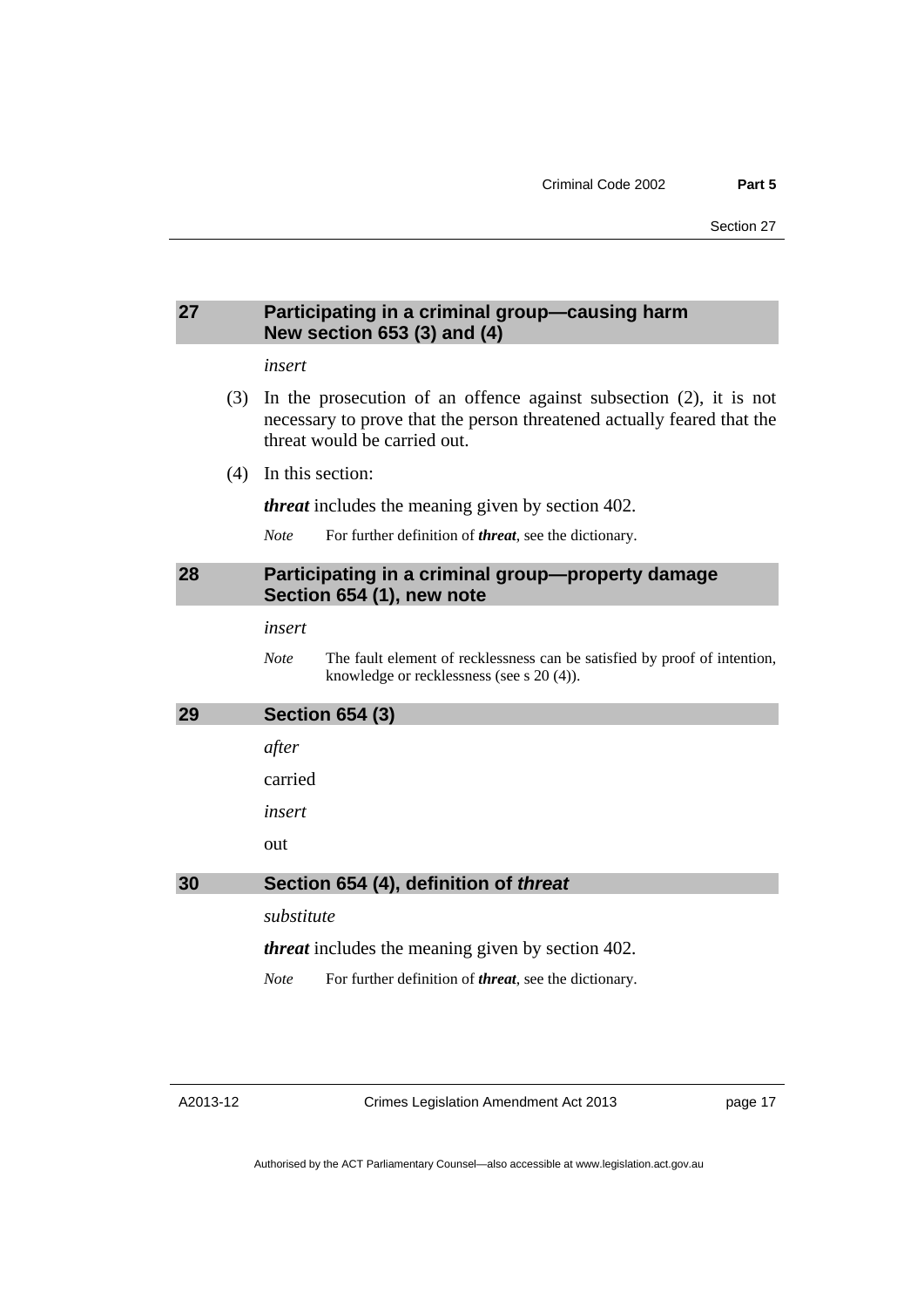Section 31

# <span id="page-21-0"></span>**Part 6 Domestic Violence and Protection Orders Act 2008**

<span id="page-21-2"></span><span id="page-21-1"></span>

| 31   | Schedule 1, table 1.2, new item 27A |     |                                                            |
|------|-------------------------------------|-----|------------------------------------------------------------|
| 27 A | insert<br><b>Crimes Act</b>         | 55A | sexual intercourse with young person<br>under special care |
| 32   | Schedule 1, table 1.2, new item 32A |     |                                                            |
| 32A  | insert<br>Crimes Act                | 61A | act of indecency with young person under<br>special care   |

page 18 Crimes Legislation Amendment Act 2013

A2013-12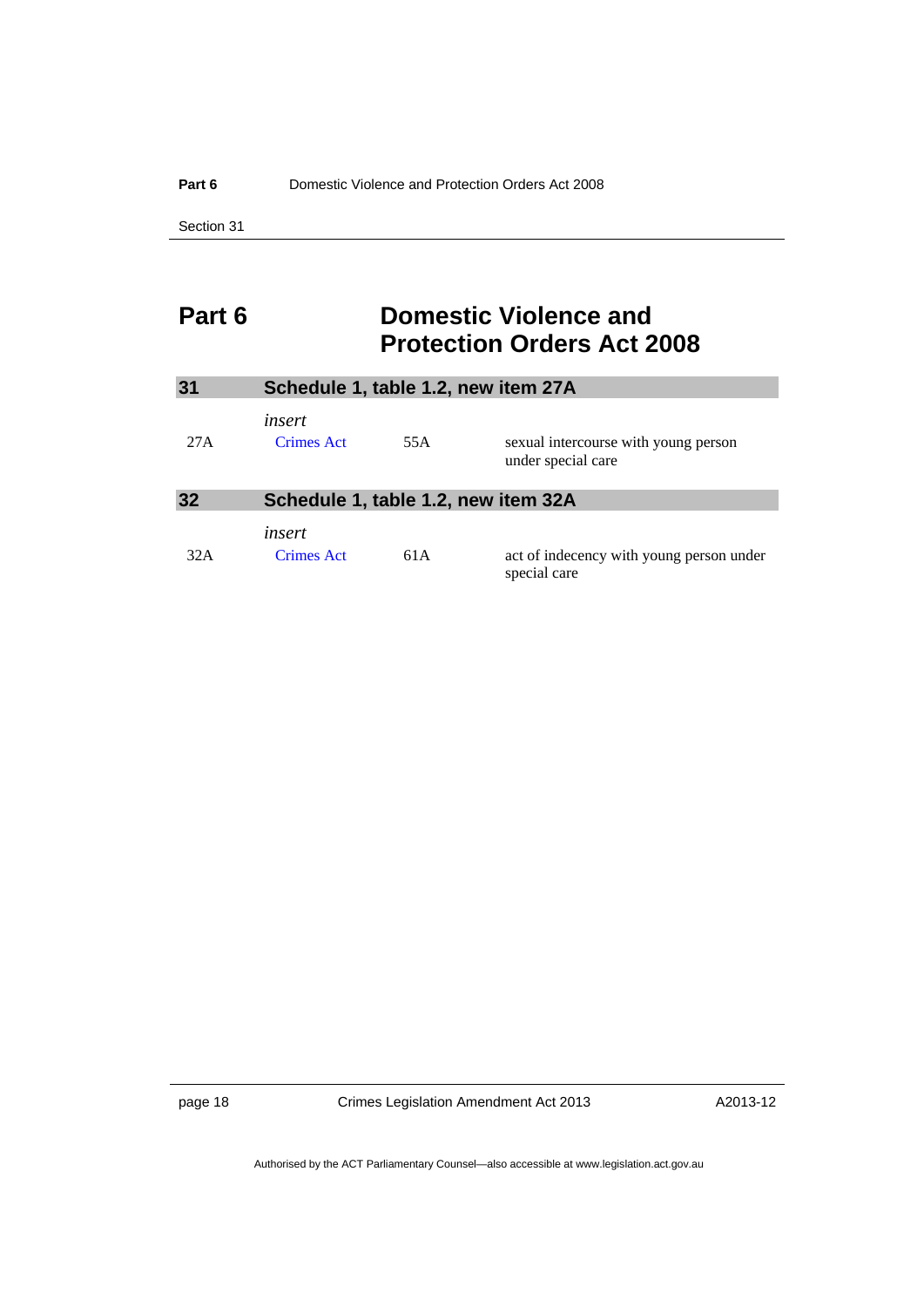# <span id="page-22-0"></span>**Part 7 Evidence (Miscellaneous Provisions) Act 1991**

<span id="page-22-2"></span><span id="page-22-1"></span>

| 33 | Meaning of witness-div 4.2A<br>Section 40D (1)                   |
|----|------------------------------------------------------------------|
|    | omit                                                             |
|    | the complainant                                                  |
|    | substitute                                                       |
|    | a witness                                                        |
| 34 | <b>Section 40D (1) (a)</b>                                       |
|    | after                                                            |
|    | child                                                            |
|    | insert                                                           |
|    | on the day an audiovisual recording is made                      |
| 35 | <b>Meaning of witness-div 4.2B</b><br><b>Section 40P (1) (a)</b> |
|    | after                                                            |
|    | child                                                            |
|    | insert                                                           |
|    | on the day the proceeding started in the Magistrates Court       |

<span id="page-22-3"></span>A2013-12

Crimes Legislation Amendment Act 2013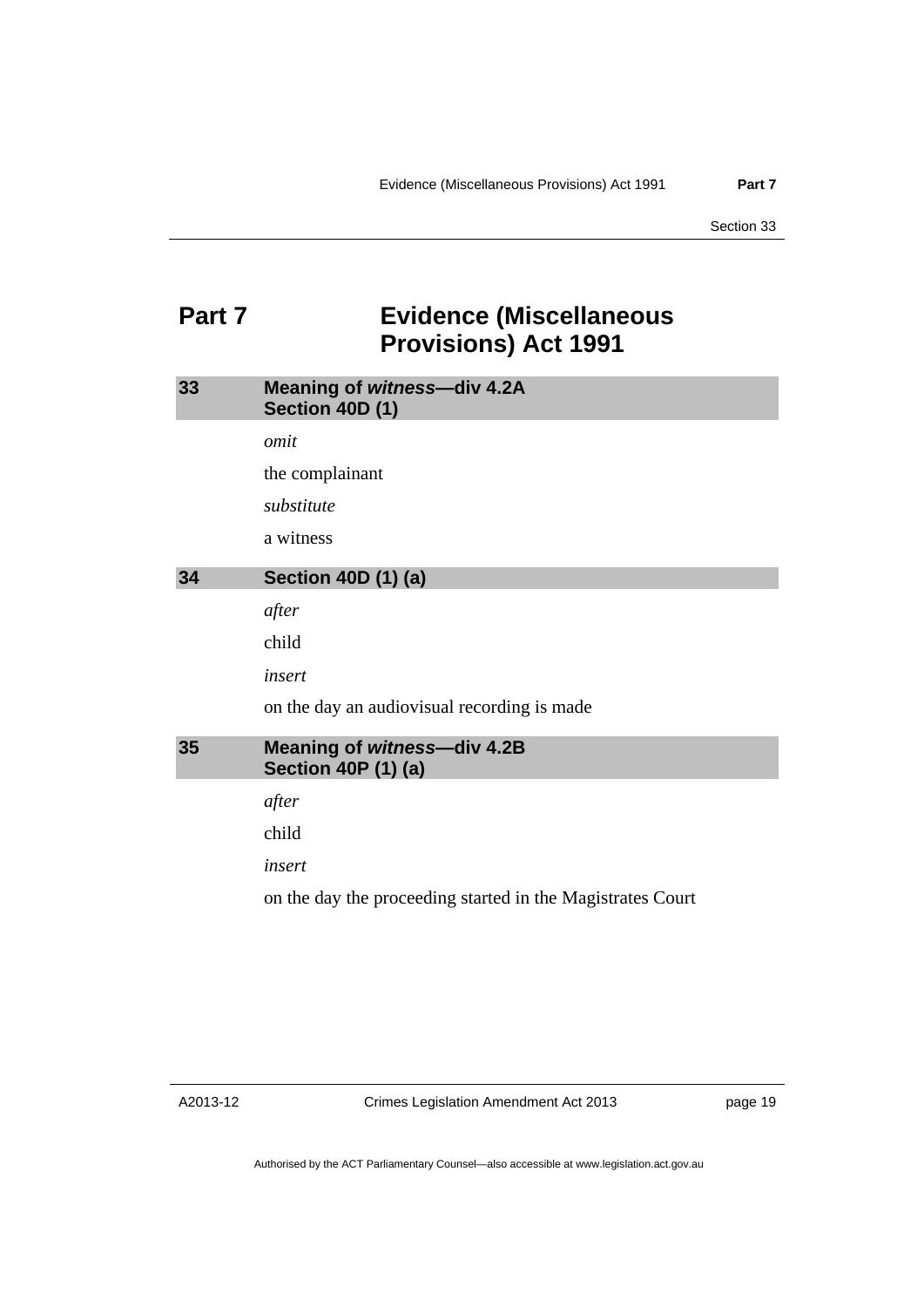Section 36

#### <span id="page-23-0"></span>**36 New section 43A**

*insert* 

### **43A Recording evidence given by audiovisual link in sexual offence proceedings**

- (1) This section applies if—
	- (a) a complainant or similar act witness gives evidence in a proceeding by audiovisual link under section 43; and
	- (b) the proceeding is a sexual offence proceeding.
- (2) The complainant's or similar act witness's evidence given by audiovisual link must be recorded as an audiovisual recording.
- (3) The recording is admissible as the complainant's or similar act witness's evidence in a related proceeding unless the court in the related proceeding otherwise orders.
- (4) However, the court in the related proceeding may—
	- (a) refuse to admit any part of the recording in evidence; and
	- (b) if the court refuses to admit part of the recording in evidence order that the part that is not admitted be deleted from the recording.
- (5) A party to a related proceeding may apply to the court for an order that the complainant or similar act witness attend the hearing to give further evidence.
- (6) The court must not make the order unless satisfied that—
	- (a) the applicant has become aware of something that the applicant did not know or could not reasonably have known when the recording was made; and
	- (b) if the complainant or similar act witness had given evidence in person at the hearing, the complainant or similar act witness could be recalled; and

page 20 Crimes Legislation Amendment Act 2013

A2013-12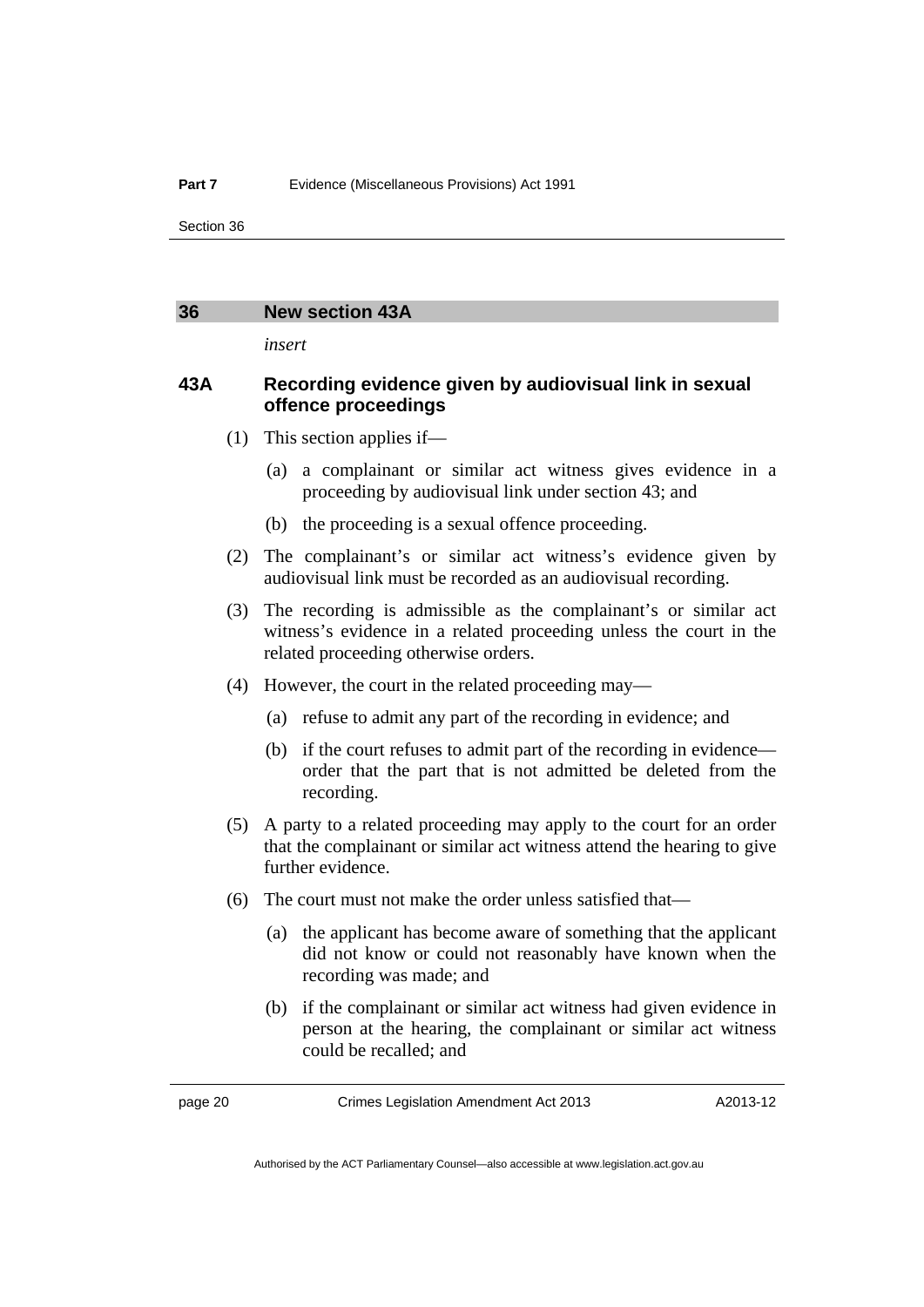- (c) it is in the interests of justice to make the order.
- (7) In this section:

*related proceeding*, in relation to the proceeding in which the evidence given by audiovisual link was recorded, means—

- (a) a re-hearing or re-trial of, or appeal from, the hearing of the proceeding; or
- (b) another proceeding in the same court as the proceeding for the offence, or another offence arising from the same, or the same set of, circumstances; or
- (c) a civil proceeding arising from the offence.

Crimes Legislation Amendment Act 2013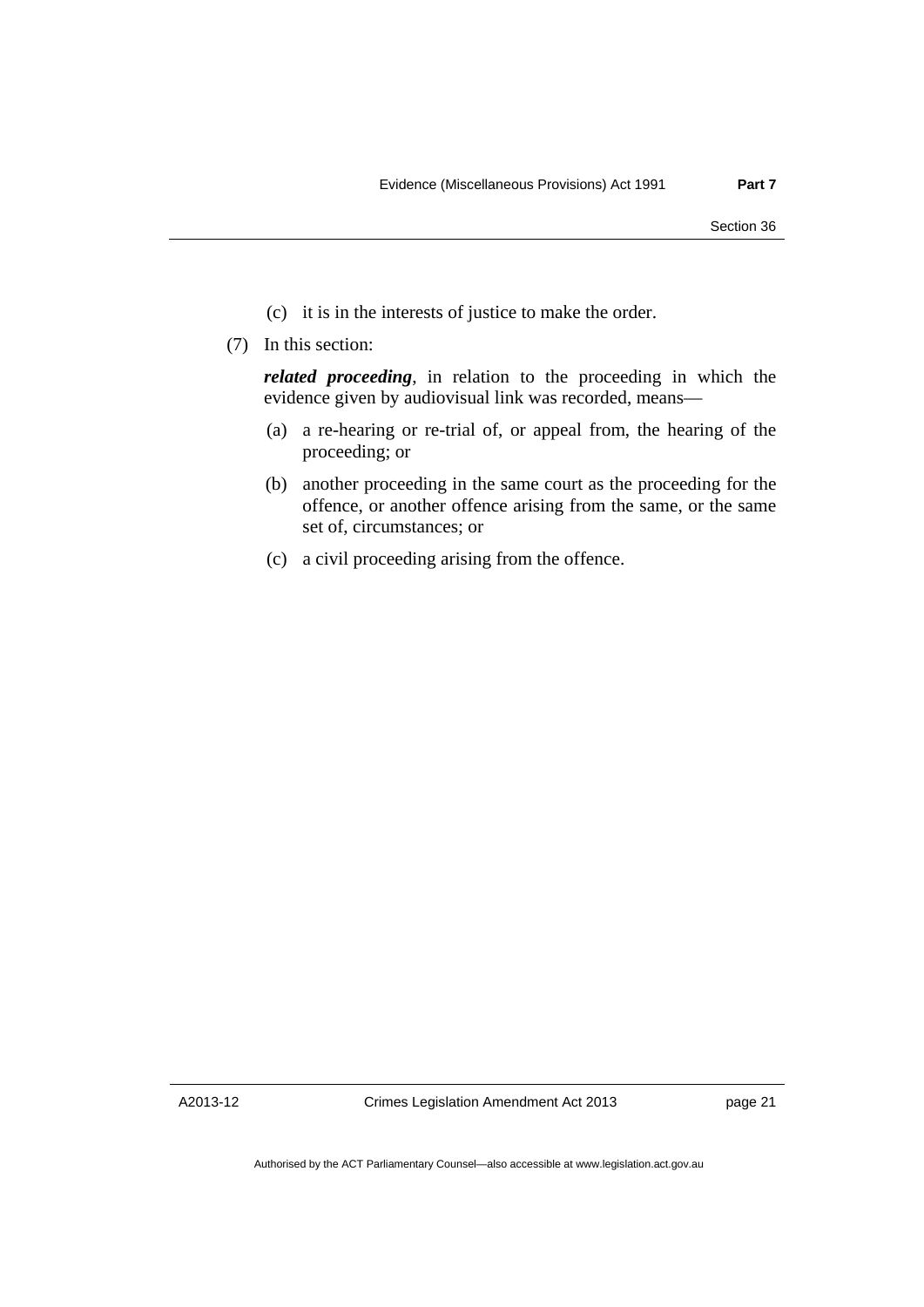#### **Part 8** Firearms Act 1996

Section 37

# <span id="page-25-0"></span>**Part 8 Firearms Act 1996**

### <span id="page-25-1"></span>**37 Adult firearms licences—genuine reasons to possess or use firearms Table 61, item 2**

|  | substitute                      |     |                                                                                                                                                                                                                                                                                                     |
|--|---------------------------------|-----|-----------------------------------------------------------------------------------------------------------------------------------------------------------------------------------------------------------------------------------------------------------------------------------------------------|
|  | vermin control<br>on rural land | 2.1 | For vermin control on rural land—the applicant has the<br>permission of the owner or occupier of the land to shoot<br>vermin on the land.                                                                                                                                                           |
|  |                                 | 2.2 | For vermin control on land within a reserved area under<br>the <i>Nature Conservation Act 1980</i> —the applicant has<br>the permission of an officer of the ACT Parks and<br>Conservation Service or ACT Forests or another<br>authority prescribed by regulation, to shoot vermin on<br>the land. |

### <span id="page-25-2"></span>**38 Regulation-making power Section 272 (2) (a)**

*before* 

acquisition

*insert* 

manufacture,

page 22 Crimes Legislation Amendment Act 2013

A2013-12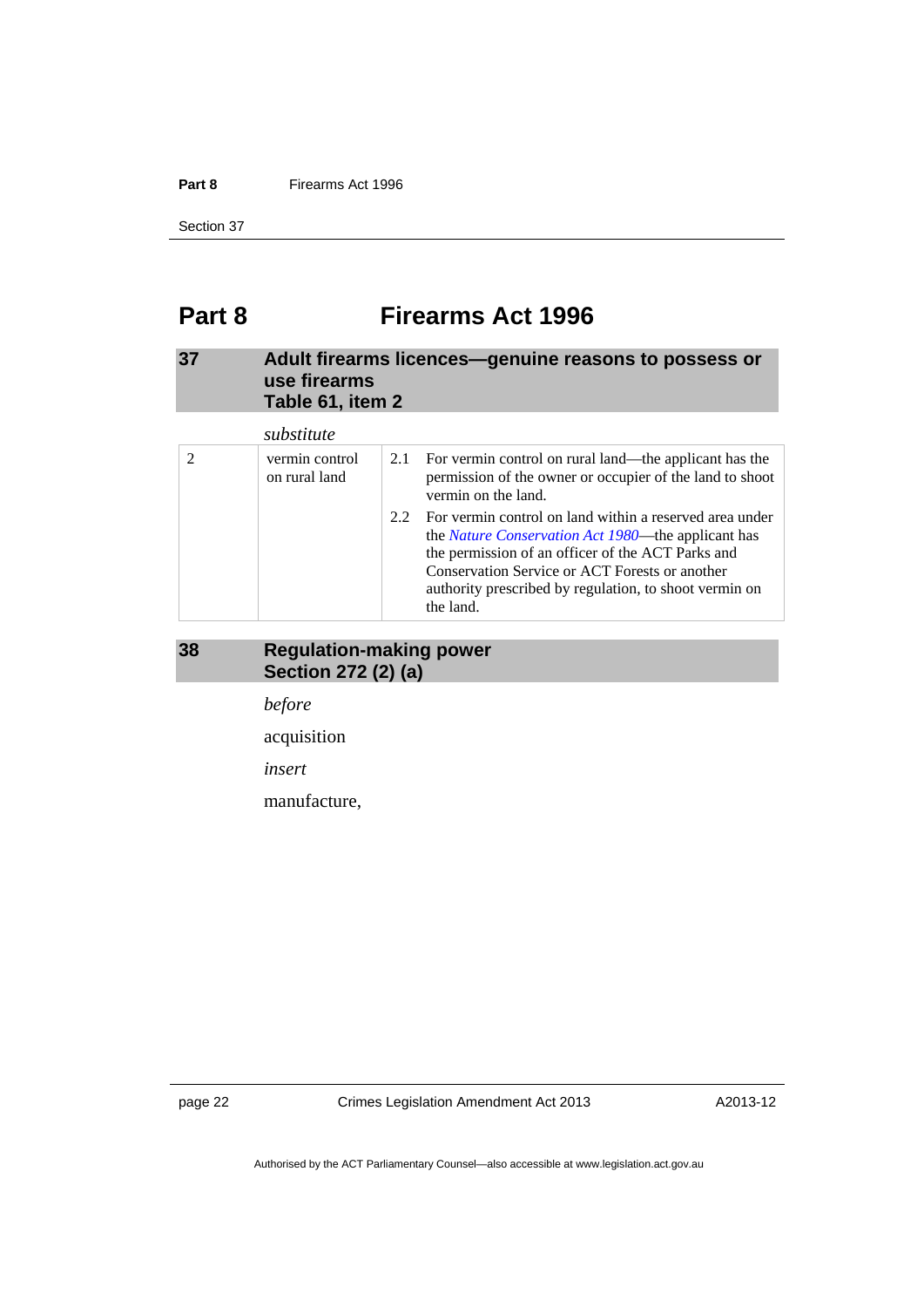## <span id="page-26-0"></span>**Part 9 Magistrates Court Act 1930**

### <span id="page-26-1"></span>**39 Appeals to which div 3.10.2 applies New section 208 (1) (g)**

*insert* 

 (g) an appeal from an order of the court to disqualify a person from holding or obtaining a driver licence under an automatic disqualification provision under the *[Road Transport \(General\)](http://www.legislation.act.gov.au/a/1999-77)  [Act 1999](http://www.legislation.act.gov.au/a/1999-77)*, division 4.2 (Licence suspension, disqualification and related matters), if the order is for a longer period than the minimum.

### <span id="page-26-2"></span>**40 Jurisdiction of Childrens Court New section 288 (1) (e)**

*insert* 

 (e) if a child and an adult are jointly charged with an offence—the proceeding against the child and the proceeding against the adult that arise out of the charge.

<span id="page-26-3"></span>

| 41  | Section 289 heading                                                     |  |  |
|-----|-------------------------------------------------------------------------|--|--|
|     | substitute                                                              |  |  |
| 289 | Procedure for proceedings where children jointly charged<br>with adults |  |  |

A2013-12

Crimes Legislation Amendment Act 2013

*Note Automatic disqualification provision*—see the *[Road Transport](http://www.legislation.act.gov.au/a/1999-77)  [\(General\) Act 1999](http://www.legislation.act.gov.au/a/1999-77)*, s 61A.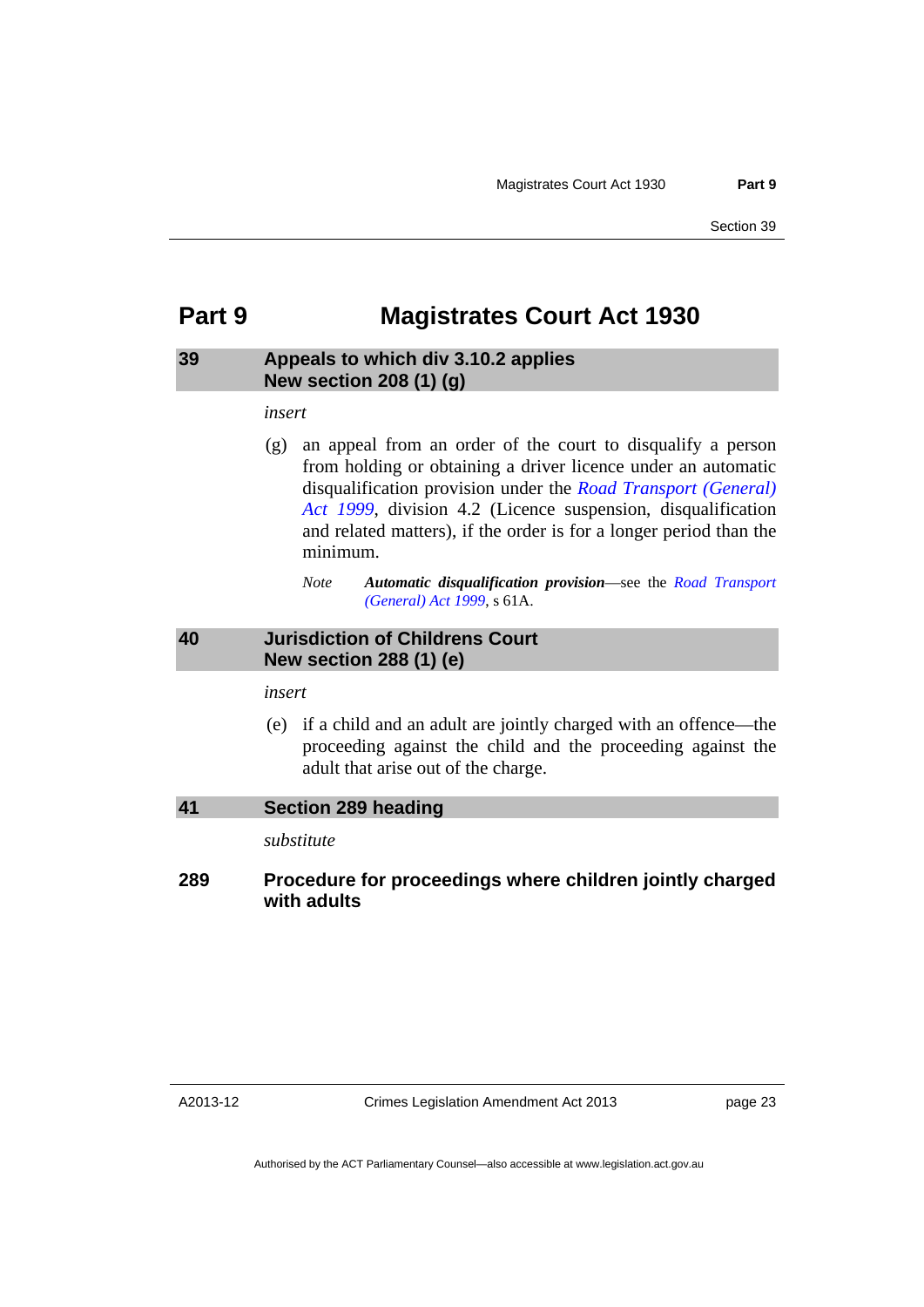Section 42

#### <span id="page-27-0"></span>**42 Section 289 (1) and (2)**

#### *substitute*

 (1) If section 288 (1) (e) applies, a magistrate may, considering the nature of the alleged offence and the time and expense involved in carrying out hearings for the offence separately, order that the hearing for the offence against the child and the adult be heard together.

*Note* Section 288 (1) (e) applies if a child and an adult are jointly charged with an offence.

 (2) Subsection (1) does not affect the operation of the *[Court Procedures](http://www.legislation.act.gov.au/a/2004-59)  [Act 2004](http://www.legislation.act.gov.au/a/2004-59)*, part 7A (Procedural provisions—proceedings involving children or young people) in relation to the child.

page 24 Crimes Legislation Amendment Act 2013

A2013-12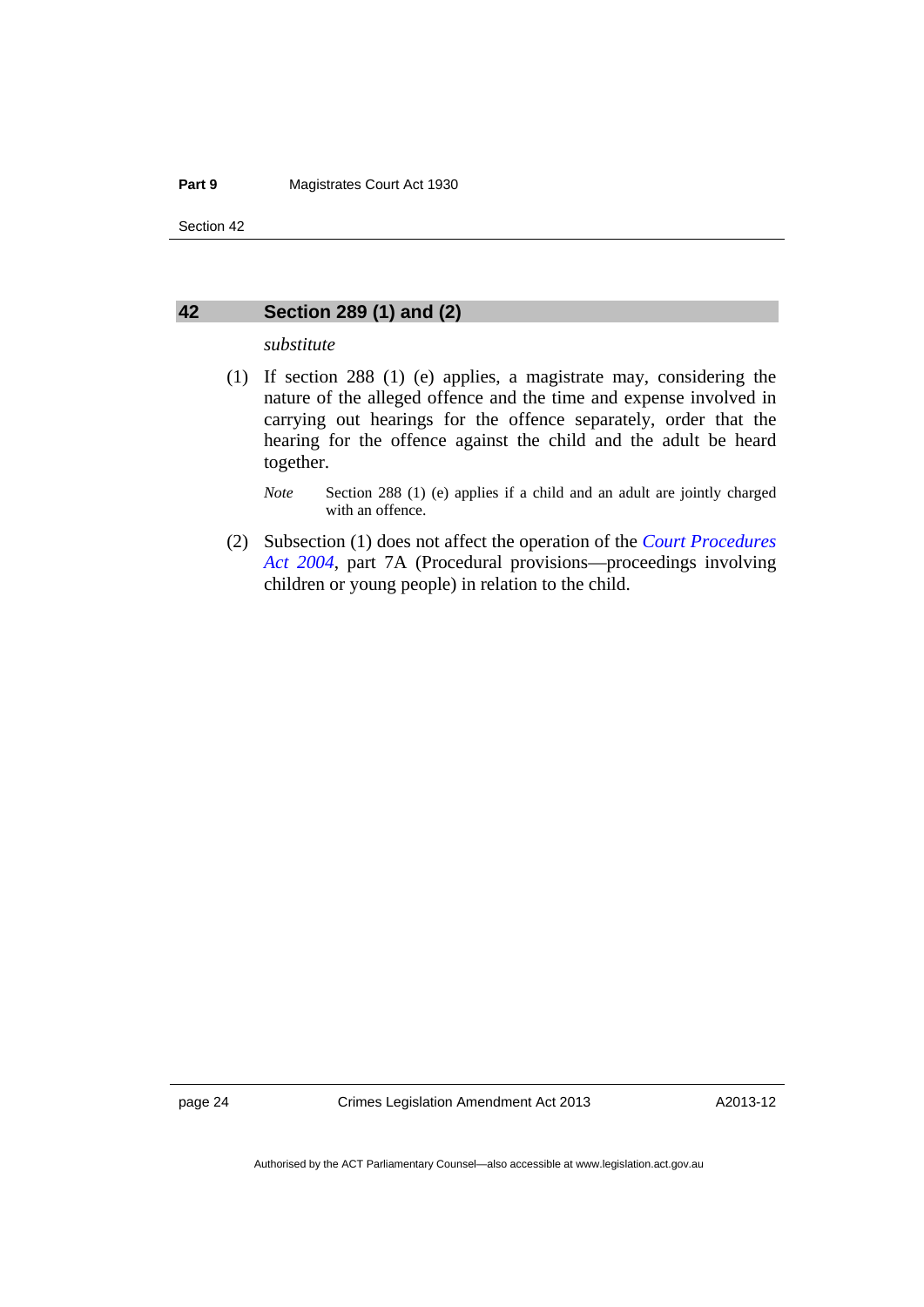# **Part 10 Prostitution Act 1992**

<span id="page-28-2"></span><span id="page-28-1"></span><span id="page-28-0"></span>

|                                | Schedule 1, new item 14A |                                                         |  |  |
|--------------------------------|--------------------------|---------------------------------------------------------|--|--|
|                                | insert                   |                                                         |  |  |
| 14A                            | 55A                      | sexual intercourse with young person under special care |  |  |
| Schedule 1, new item 19A<br>44 |                          |                                                         |  |  |
|                                | insert                   |                                                         |  |  |
| 19A                            | 61A                      | act of indecency with young person under special care   |  |  |

A2013-12

Crimes Legislation Amendment Act 2013

page 25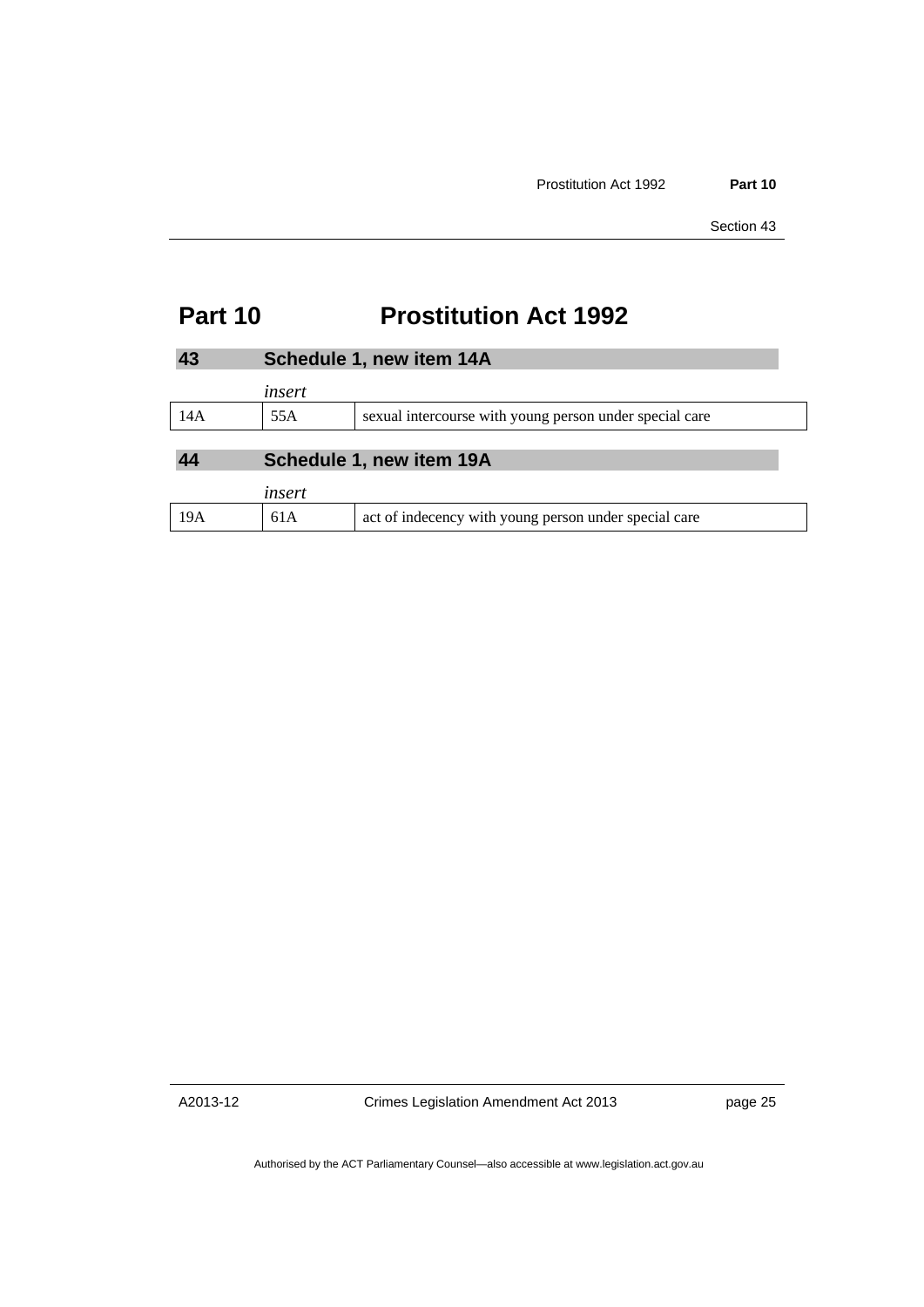#### Part 11 **Supreme Court Act 1933**

Section 45

# <span id="page-29-0"></span>**Part 11 Supreme Court Act 1933**

<span id="page-29-1"></span>

| 45  |                                    | Schedule 2, part 2.2, new item 12A |                                                            |  |  |
|-----|------------------------------------|------------------------------------|------------------------------------------------------------|--|--|
|     | insert                             |                                    |                                                            |  |  |
| 12A | <b>Crimes Act</b>                  | 55A                                | sexual intercourse with young person<br>under special care |  |  |
| 46  | Schedule 2, part 2.2, new item 18A |                                    |                                                            |  |  |

<span id="page-29-2"></span>

|     | insert            |     |                                                          |
|-----|-------------------|-----|----------------------------------------------------------|
| 18A | <b>Crimes Act</b> | 61A | act of indecency with young person under<br>special care |

page 26 Crimes Legislation Amendment Act 2013

A2013-12